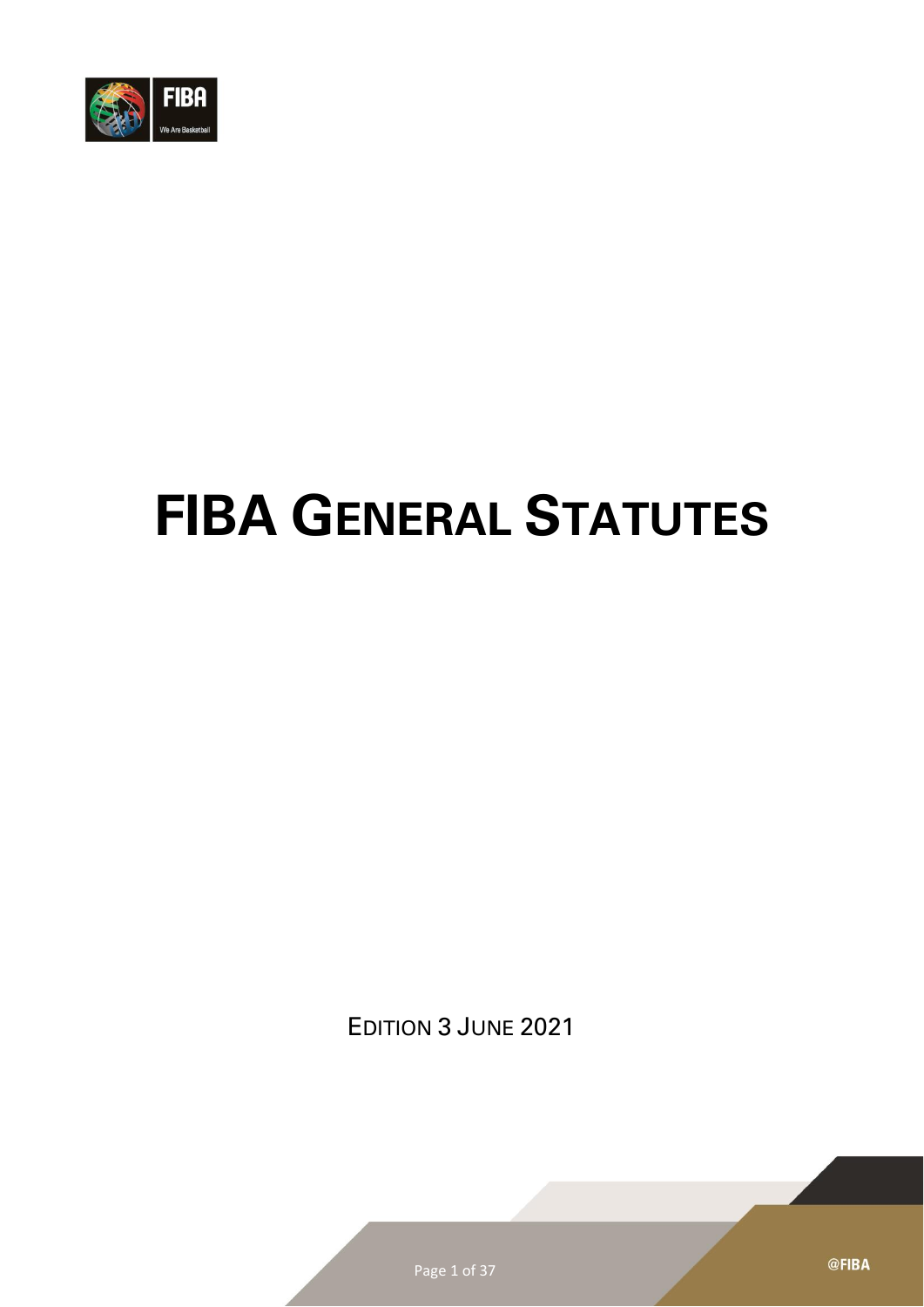

## **TABLE OF CONTENTS**

| ARTICLE 15: THE CENTRAL BOARD, THE EXECUTIVE COMMITTEE AND THE TREASURER . 13 |
|-------------------------------------------------------------------------------|
|                                                                               |
|                                                                               |
|                                                                               |
|                                                                               |
|                                                                               |
|                                                                               |
|                                                                               |
|                                                                               |
|                                                                               |
|                                                                               |
|                                                                               |
|                                                                               |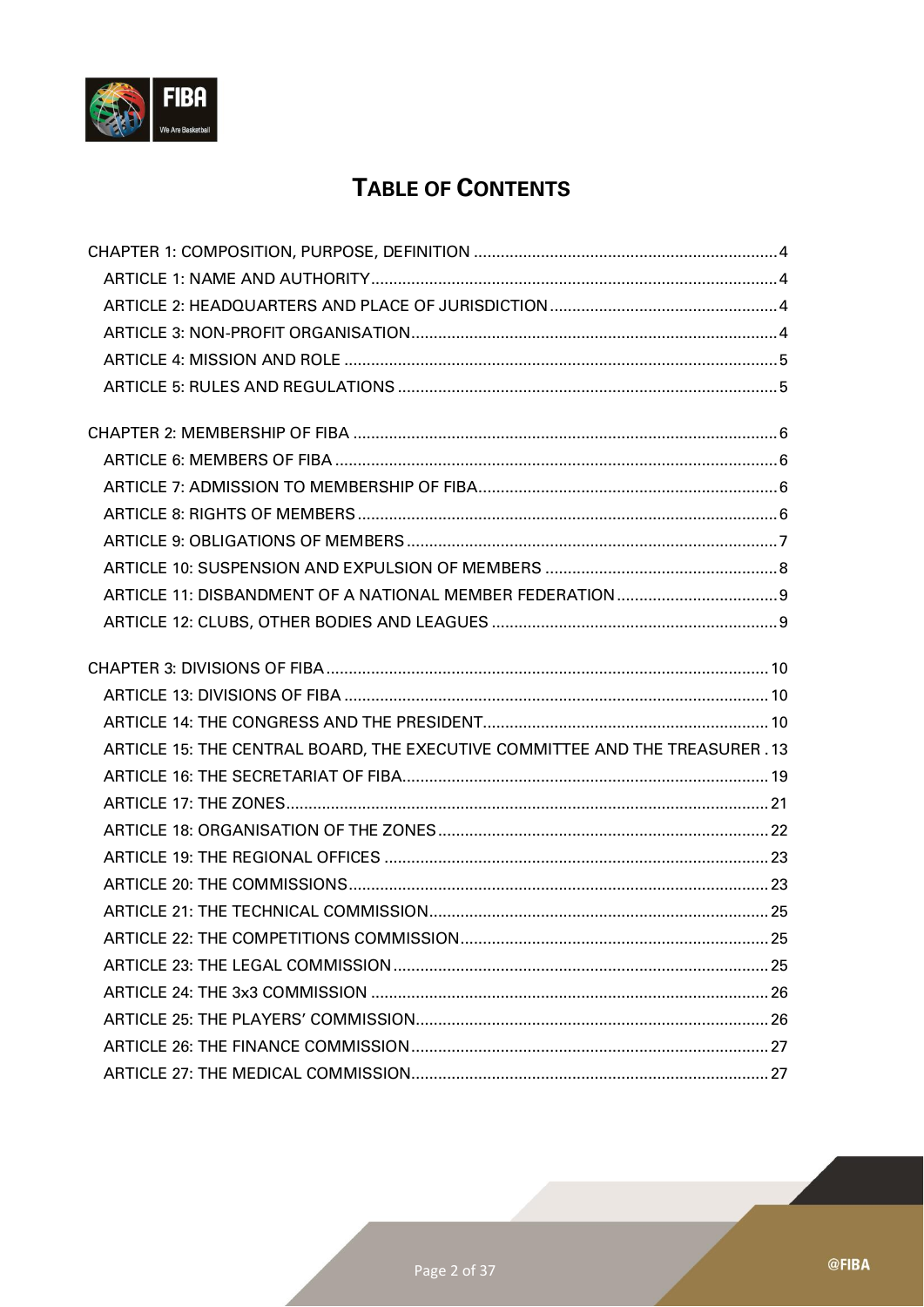

| ARTICLE 30: THE INTERNATIONAL WHEELCHAIR BASKETBALL FEDERATION  29 |  |
|--------------------------------------------------------------------|--|
|                                                                    |  |
|                                                                    |  |
|                                                                    |  |
|                                                                    |  |
|                                                                    |  |
|                                                                    |  |
|                                                                    |  |
|                                                                    |  |
|                                                                    |  |
|                                                                    |  |
|                                                                    |  |
|                                                                    |  |
|                                                                    |  |
|                                                                    |  |
|                                                                    |  |
|                                                                    |  |
|                                                                    |  |
|                                                                    |  |
|                                                                    |  |
|                                                                    |  |
|                                                                    |  |
|                                                                    |  |
|                                                                    |  |
|                                                                    |  |
|                                                                    |  |
|                                                                    |  |
|                                                                    |  |
|                                                                    |  |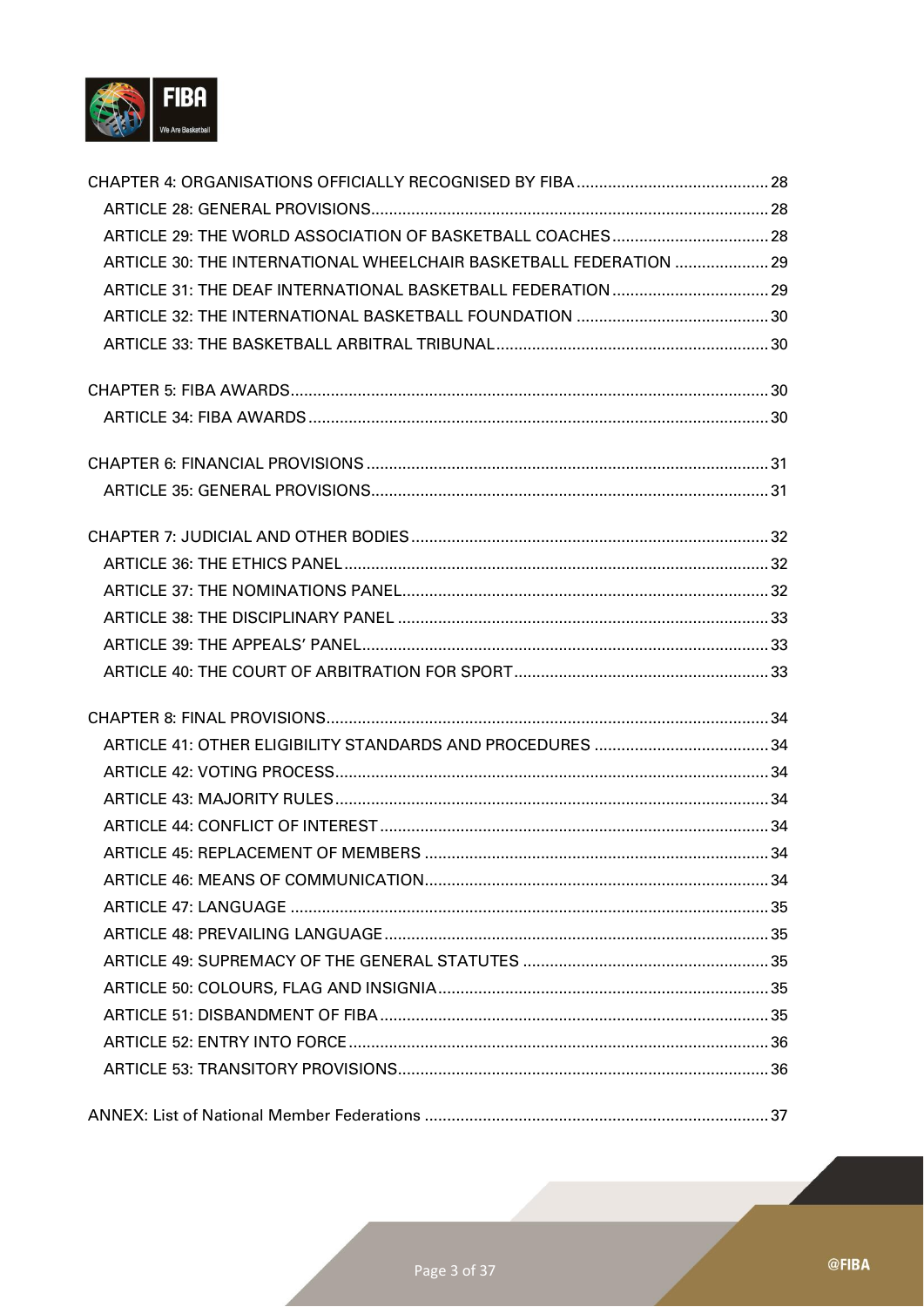

# <span id="page-3-0"></span>CHAPTER 1: COMPOSITION, PURPOSE, DEFINITION

#### <span id="page-3-1"></span>ARTICLE 1: NAME AND AUTHORITY

- 1.1 Fédération Internationale de Basketball (FIBA) is an independent association composed of national member federations worldwide, as provided for under Chapter 2 of these General Statutes.
- 1.2 FIBA is the sole competent authority for the sport of basketball throughout the world and is recognised as such by the International Olympic Committee (IOC). For the avoidance of doubt, throughout these General Statutes, unless specified otherwise, the term basketball refers to the sport of basketball throughout the world in all of its forms and disciplines, including without limitation men's and women's basketball, basketball in different age groups, 3x3 basketball, and virtual/electronic forms of basketball.
- 1.3 FIBA maintains absolute political and religious neutrality and does not tolerate any form of discrimination.
- 1.4 All bodies and officials of FIBA must observe these General Statutes, the Internal Regulations, other rules and regulations, and decisions of FIBA.

#### <span id="page-3-2"></span>ARTICLE 2: HEADQUARTERS AND PLACE OF JURISDICTION

- 2.1 The headquarters of FIBA shall be established in Switzerland.
- 2.2 FIBA is subject to the laws of Switzerland and shall be organised in such a manner as to acquire legal status, listed in the Registre du Commerce.

#### <span id="page-3-3"></span>ARTICLE 3: NON-PROFIT ORGANISATION

- 3.1 FIBA is a non-profit-making organisation and does not pursue any objective for its own gains. It shall pursue solely and directly objectives of general interest in accordance with the laws of Switzerland. The financial resources of FIBA may be used only in pursuit of the objectives laid down in these General Statutes.
- 3.2 To the extent that compensation or reimbursement of expenses is paid to individuals, it must be appropriate, justified and related to FIBA's objectives.
- 3.3 FIBA has established reserve funds and uses such funds in accordance with the laws of Switzerland. The Central Board decides the policy on the usage of the reserves.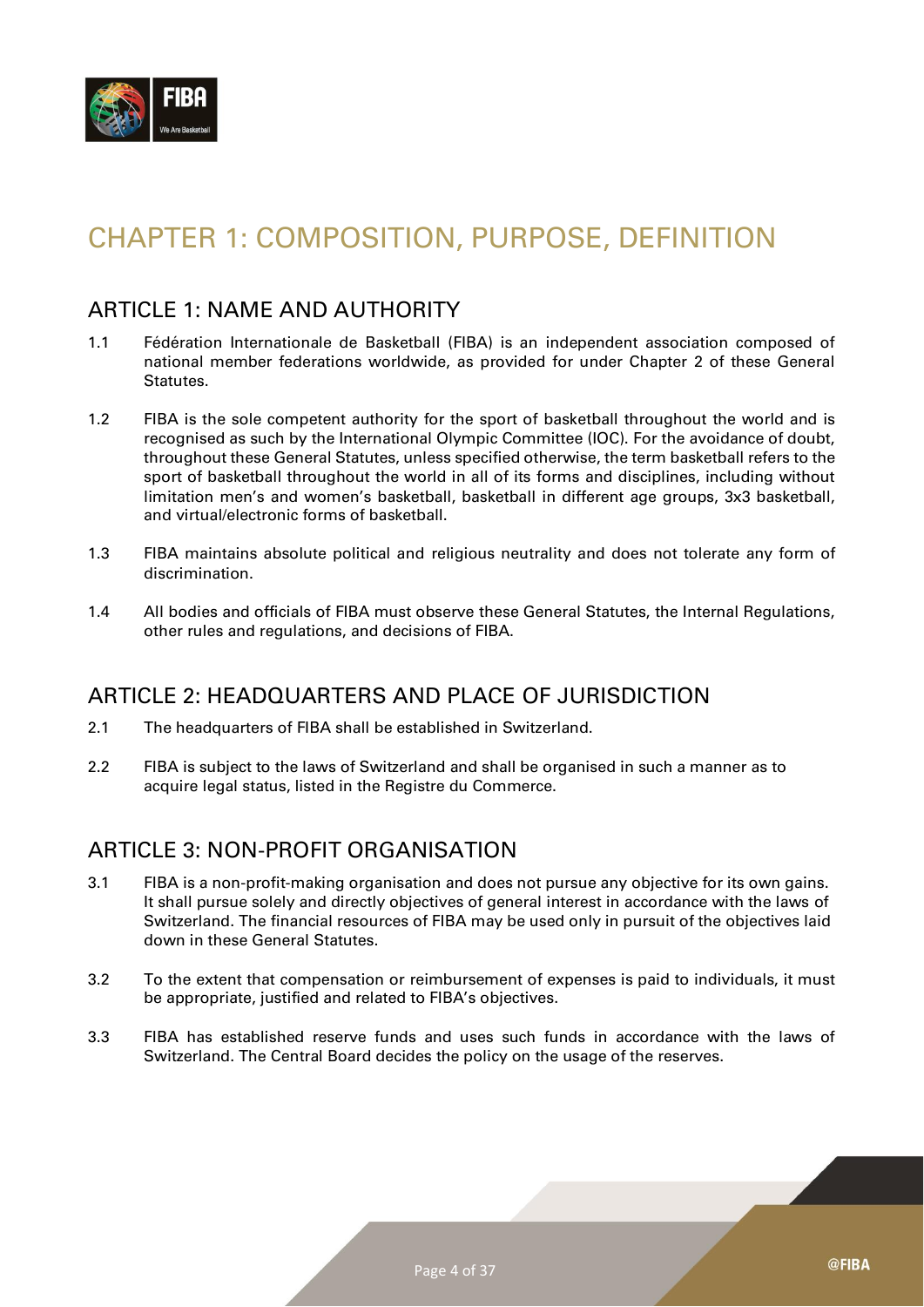

## <span id="page-4-0"></span>ARTICLE 4: MISSION AND ROLE

- 4 The mission of FIBA is to promote the sport of basketball throughout the world and to lead the basketball movement as recognised by the International Olympic Committee. FIBA's role is to:
	- a. Control, regulate, supervise and direct, and to foster, encourage and advance the sport and practice of basketball in every country worldwide;
	- b. Manage basketball throughout the world through participation, development, competition, and commercial means;
	- c. Ensure that basketball throughout the world is carried on in a manner that allows the sport to be competitive and fair;
	- d. Formulate or adopt and implement appropriate policies in relation to discrimination, sexual harassment, equal opportunity, equity, drugs and doping, health, safety, infectious diseases, and such other matters as arise from time to time as issues to be addressed in basketball;
	- e. Adopt, formulate, issue, interpret, implement and amend from time to time such rules (including the official rules of the game) and regulations as are necessary for the control and conduct of basketball throughout the world;
	- f. Allocate and control the conduct and administration of all official international competitions at national team and club level;
	- g. License and/or endorse the conduct and management of international basketball competitions or games where this is in the interests of furthering its mission and role;
	- h. Establish and maintain a FIBA basketball judicial system, providing processes for the appeal of decisions and the settlement of disputes;
	- i. Pursue itself or through another entity commercial arrangements, including sponsorship and marketing opportunities and commercial arrangements in relation to FIBA's intellectual property, as are appropriate to further its mission and role;
	- j. Provide for the representation of FIBA at international events, which will extend and enhance its control and management of basketball throughout the world;
	- k. Promote the recognition of basketball as one of the world's leading sports;
	- l. Do all that is reasonably necessary to enable its mission and role to be achieved and to enable the national member federations to receive the benefits that FIBA's mission and role are intended to achieve;
	- m. Co-operate with, join with, and/or support any association, organisation, foundation, society or individual where the activities or purposes are similar to those of FIBA or that advance basketball throughout or in specific parts of the world;
	- n. Have regard to the public interest in its operations;
	- o. Promote the participation of women at all levels of basketball governance; and
	- p. Undertake and/or do all such things or activities as are necessary, incidental or conducive to the advancement of its mission and role.

## <span id="page-4-1"></span>ARTICLE 5: RULES AND REGULATIONS

In addition to these General Statutes, FIBA may regulate basketball activities worldwide through the enactment of Internal Regulations, other rules and regulations, and decisions.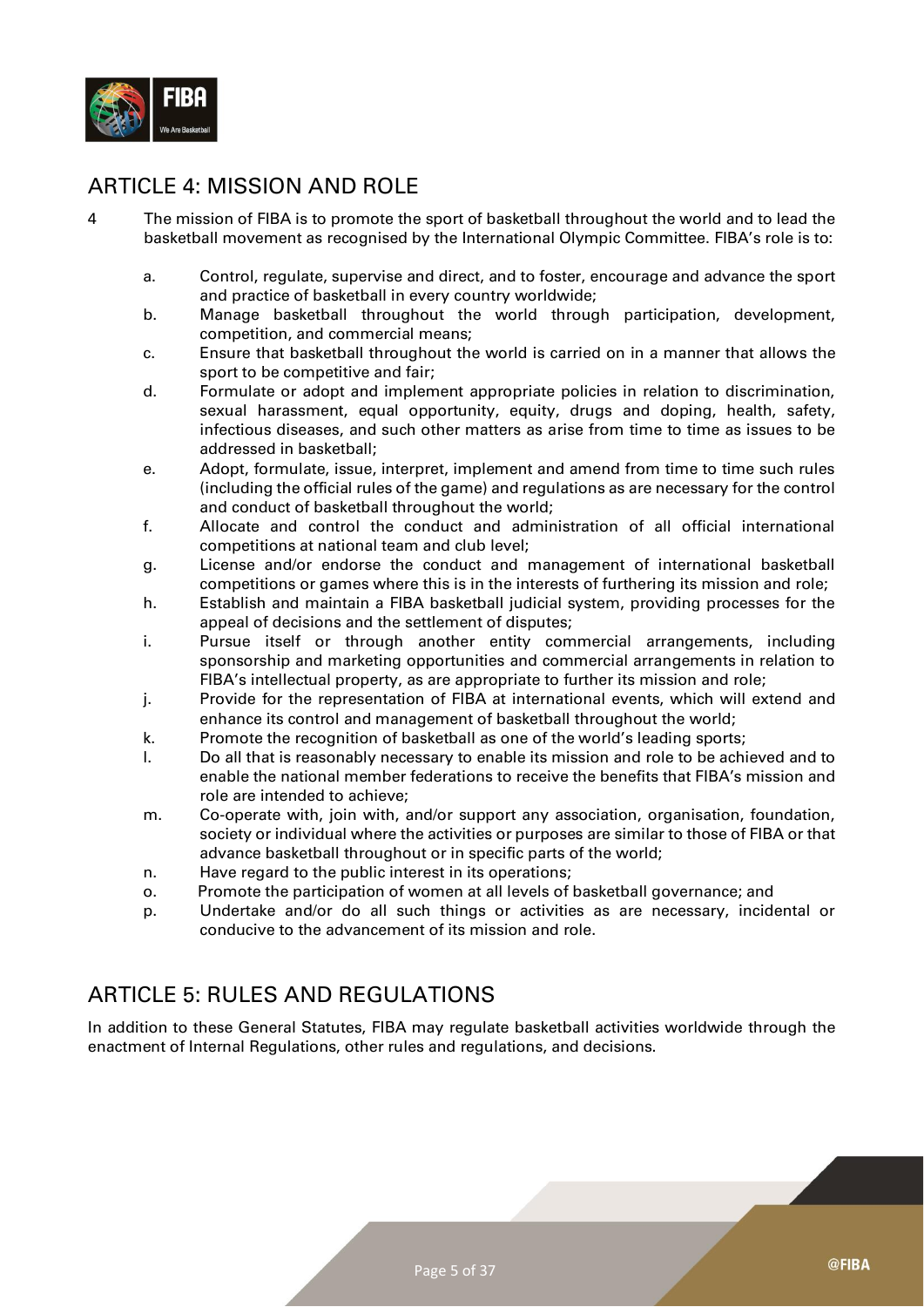

# <span id="page-5-0"></span>CHAPTER 2: MEMBERSHIP OF FIBA

#### <span id="page-5-1"></span>ARTICLE 6: MEMBERS OF FIBA

Only national basketball federations may become members of FIBA. Those national federations listed in the Annex to these General Statutes are members of FIBA.

#### <span id="page-5-2"></span>ARTICLE 7: ADMISSION TO MEMBERSHIP OF FIBA

- 7.1 An applicant national federation seeking membership in FIBA must be the controlling body of basketball in a country that is an independent state, recognised by the international community. This provision shall not affect the status of existing members.
- 7.2 Subject to Article 7.3, only one (1) national basketball federation per country shall be admitted to membership in FIBA.
- 7.3 FIBA may accept an application for membership from a federation in a region that is recognised by the international community as an emerging independent state, provided that such an application is supported by the national member federation of the country on which the region is dependent.
- 7.4 Before admitting an applicant federation to membership of FIBA, the Central Board shall satisfy itself that the applicant federation fully controls and governs both men's and women's basketball in its country and is in good standing in that country.
- 7.5 Strict observance of the Official Basketball Rules and the Official 3x3 Basketball Rules, and of the provisions contained in these General Statutes, the Internal Regulations, other rules and regulations, and decisions of FIBA, both in spirit and letter, is the primary condition for obtaining and maintaining membership in FIBA.
- 7.6 Admission procedures are set out in the FIBA Internal Regulations.

#### <span id="page-5-3"></span>ARTICLE 8: RIGHTS OF MEMBERS

- 8.1 National member federations have the following rights:
	- a. To take part and to vote in the Congress;
	- b. To make proposals for inclusion in the agenda of the Congress;
	- c. To nominate candidates for the President, the Treasurer and other members of the Central Board as per Article 15.1.4.b;
	- d. To nominate candidates for the Commissions;
	- e. To take part in the main official competitions of FIBA as defined in the FIBA Internal Regulations;

@FIBA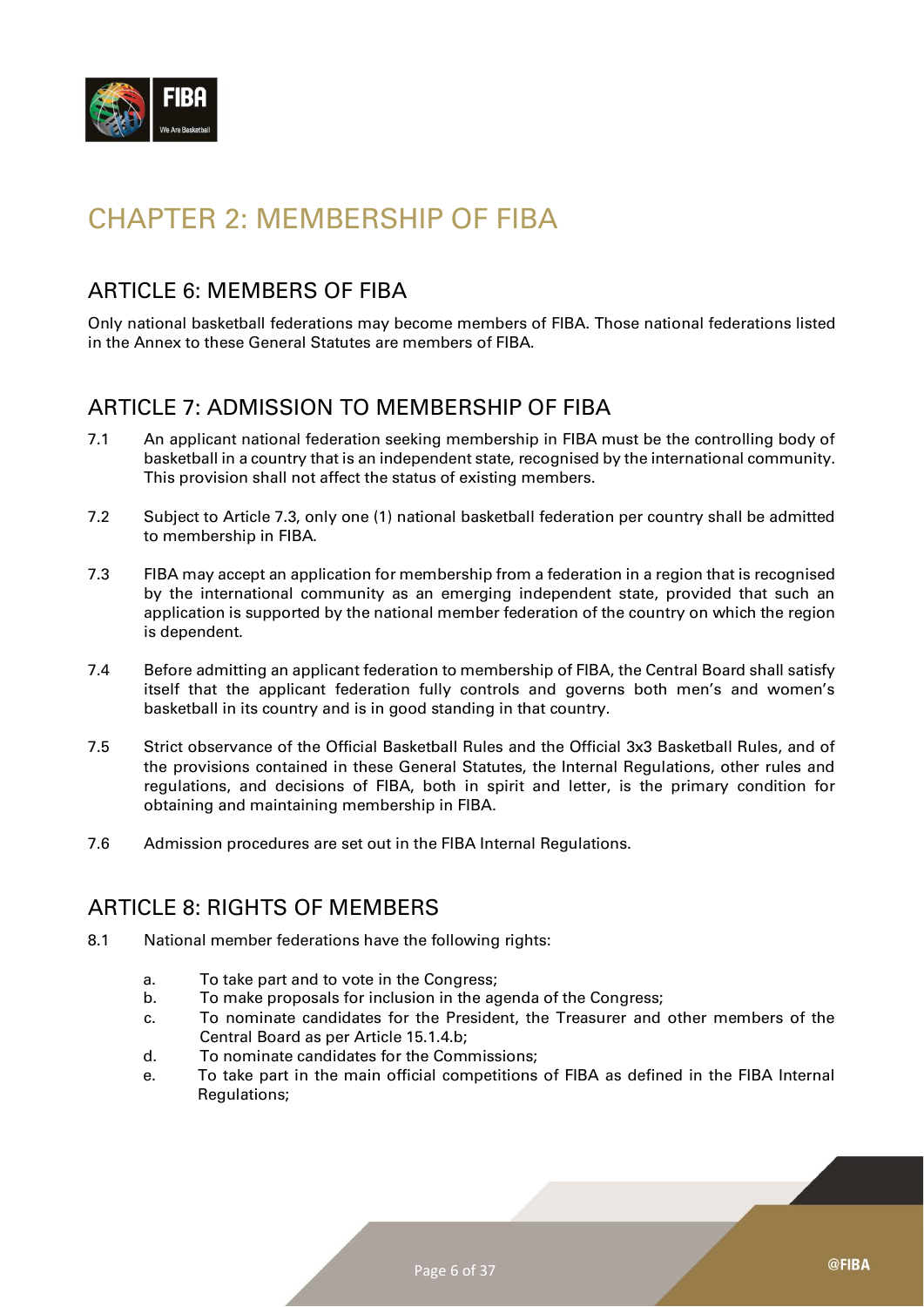

- f. To take part in and benefit from FIBA's assistance, development and educational programmes organised directly or through the Regional Offices;
- g. To exercise all other rights arising from these General Statutes, the Internal Regulations, other rules and regulations, and decisions of FIBA; and
- h. To exercise all other rights arising from the Zone Regulations.
- 8.2 The exercise of these rights is subject to the provisions in these General Statutes, the Internal Regulations, and other rules and regulations and decisions of FIBA.

#### <span id="page-6-0"></span>ARTICLE 9: OBLIGATIONS OF MEMBERS

- 9.1 National member federations must
	- a. Maintain full control and governance of basketball in their country, including without limitation, control over their national competitions;
	- b. Remain in good standing (including in good financial standing);
	- c. Participate in official international activities and competitions;
	- d. Ensure at all times that their leagues, clubs, players and officials participate only in international activities and competitions officially recognised by their respective national member federation and by FIBA; and
	- e. Enact rules whereby they can disqualify a club from the national championship, or cause the respective league to disqualify such club, should that club participate in a non-recognised league.
- 9.2 National member federations must observe these General Statutes, the Internal Regulations, other rules and regulations and decisions of FIBA and ensure that their members and their various bodies (including leagues and clubs) also comply with them. They shall promote amicable and courteous relations with other national member federations and their members, officials and players.
- 9.3 The statutes and regulations of national member federations must comply fully with these General Statutes and the Internal Regulations of FIBA. These General Statutes and the Internal Regulations of FIBA shall form part of the national member federations' statutes and regulations. In the event of doubt or conflict, these General Statutes and the Internal Regulations of FIBA shall prevail.
- 9.4 National member federations must ensure that basketball in their country is played in accordance with the Official Basketball Rules, and that the FIBA Calendar and the obligation to release players for national teams in accordance with the FIBA Internal Regulations are respected. This obligation of national member federations applies to both national and international competitions played in their country.
- 9.5 National member federations shall establish a system for the resolution of disputes by independent arbitration, excluding – to the extent legally possible – recourse to the state courts. They shall promote recourse to and recognise decisions of the Court of Arbitration for Sport (CAS) and the awards of the Basketball Arbitral Tribunal (BAT) and shall ensure that said decisions and awards are legally binding for and enforced by national member federations, clubs, leagues, players, managers, officials and agents.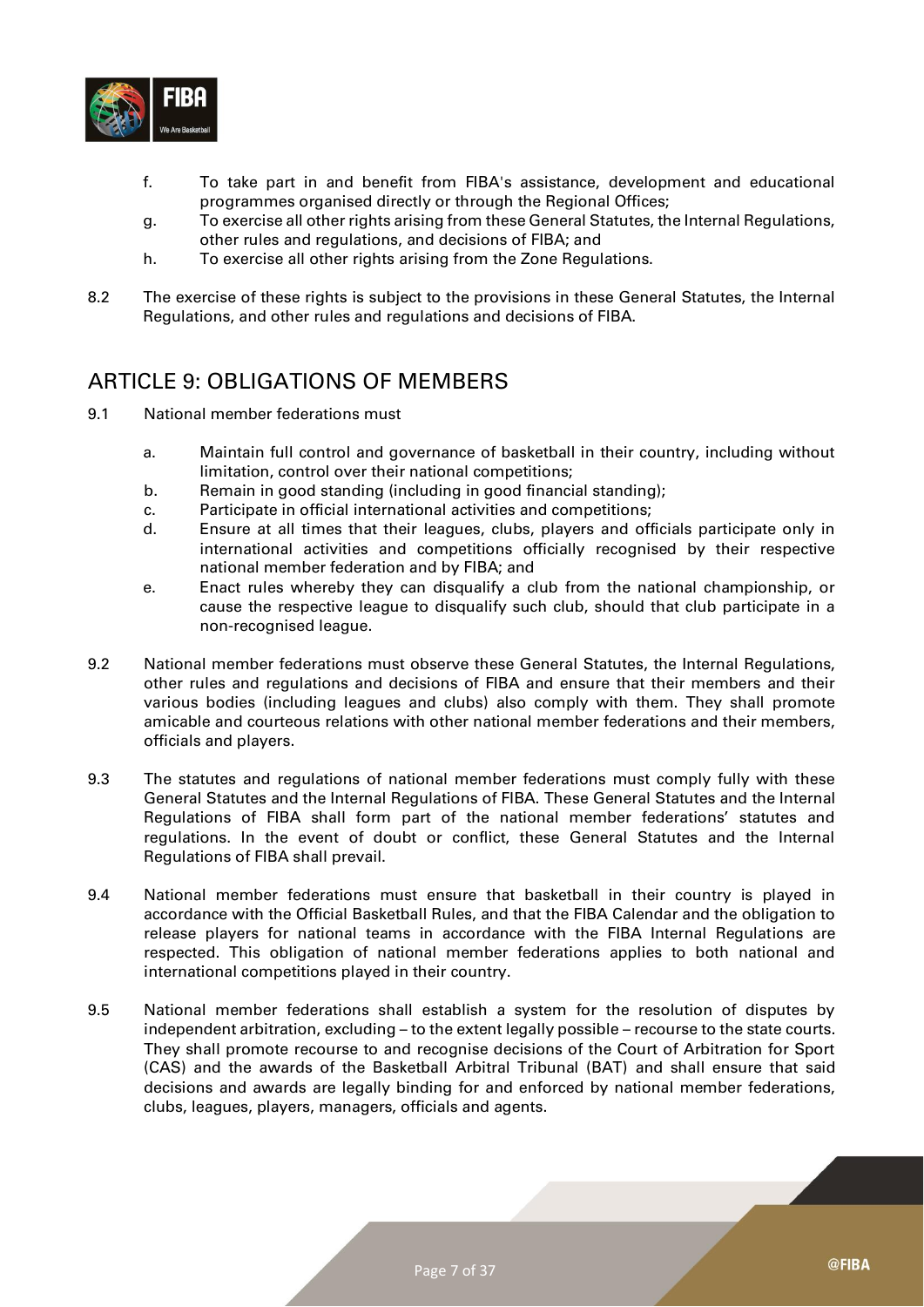

- 9.6 National member federations must ensure that their policies and programmes are in compliance with those of FIBA. In particular, they shall embrace the principles set out in the FIBA National Federations Manual and ensure that their governance and management processes produce the following:
	- a. Up-to-date statutes and regulations in English, approved by FIBA;
	- b. A long-term strategic plan;
	- c. An annual report on activities and financial results (to be sent to FIBA);
	- d. A database of participants (including foreign players), coaches, technical officials, and of competition results (compatible with the FIBA Organizer platform);
	- e. A national Anti-Doping programme in partnership with the relevant authorities; and
	- f. A national 3x3 basketball programme approved by FIBA.
- 9.7 National member federations shall manage their affairs independently and with no influence from third parties. In particular, they must ensure that their officials are either elected or appointed under a democratic process for a term of office of four (4) years. Their statutes must provide a transparent procedure that guarantees the complete independence of the election or appointment.
- 9.8 The accounts of national member federations must be audited in accordance with international accounting standards each year by an independent external auditor.
- 9.9 National member federations are liable for all financial obligations of their own members or bodies (including leagues and clubs) towards FIBA.
- 9.10 Non-compliance with these provisions may lead to the intervention of FIBA as appropriate, including sanctioning provided for in these General Statutes and the Internal Regulations of FIBA.

#### <span id="page-7-0"></span>ARTICLE 10: SUSPENSION AND EXPULSION OF MEMBERS

- 10.1 The Secretary General may suspend a national member federation that has not paid its fees or is in arrears for a period of two (2) consecutive years. The Central Board and the Zones must be informed. Such a suspension may be lifted by the Secretary General when the national member federation is once again in good financial standing with FIBA.
- 10.2 On the initiative of the Secretary General, the Central Board may suspend a national member federation for other important reasons and, in particular, when:
	- a. These General Statutes, the Internal Regulations, other rules and regulations, or decisions of FIBA are violated;
	- b. The requirements of Article 7 are no longer fulfilled; and/or
	- c. One or more of the obligations of Articles 9 or 12 is not being met.
- 10.3 Unless otherwise decided by the Central Board, a suspended national member federation forfeits its rights under Article 8.1 so long as it remains suspended, and its teams and officials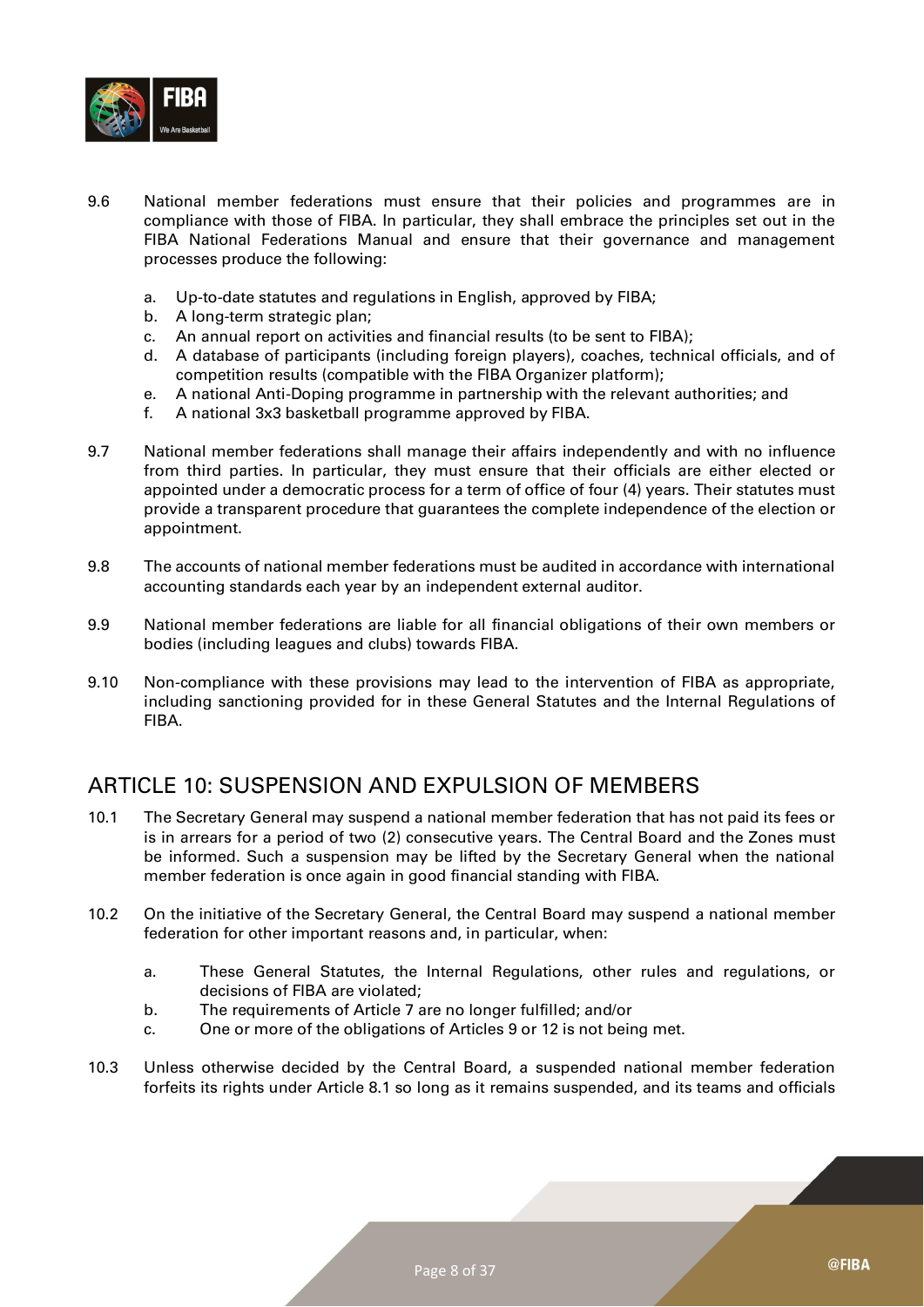

may not organise and/or participate in official competitions or activities.

- 10.4 If not lifted by the Central Board in the meantime, a suspension made under Article 10.2 may remain in force only until the next Congress. The Congress shall decide whether the suspension is lifted or prolonged.
- 10.5 Procedures dealing with suspended members are set out in the FIBA Internal Regulations.
- 10.6 Based on a proposal put forward by the Central Board, the Congress may decide to expel a national member federation without indication of grounds.

#### <span id="page-8-0"></span>ARTICLE 11: DISBANDMENT OF A NATIONAL MEMBER FEDERATION

- 11.1 If a national member federation is disbanded according to the procedure set out in its own statutes and regulations, a new national member federation may be admitted in accordance with Article 7.
- 11.2 If a disbanded national member federation was not in good financial standing with FIBA or the relevant Zone at the time of its disbandment, the new national member federation shall take over all the financial obligations of the former national member federation towards FIBA or the relevant Zone, unless the Central Board decides otherwise.

#### <span id="page-8-1"></span>ARTICLE 12: CLUBS, OTHER BODIES AND LEAGUES

- 12.1 The various bodies of national member federations (including leagues and clubs) may pursue their activities only within the geographical and regulatory limits of their own national member federation and only with the national member federation's recognition and permission. The FIBA Internal Regulations set out the criteria for the recognition of national leagues by national member federations.
- 12.2 No international activity of such bodies shall be permitted without the authorisation of the competent national member federations and FIBA. The regulations of the relevant national member federation and the FIBA Internal Regulations, respectively, apply to such authorisation.
- 12.3 If a recognised international league no longer meets the criteria set out in the FIBA Internal Regulations, FIBA may withdraw the league's recognition. If a recognised national league no longer meets the criteria set out in the FIBA Internal Regulations, FIBA may direct the relevant national member federation to withdraw the league's recognition.
- 12.4 National member federations and their clubs or leagues may not play or organise competitions on the territory of another national member federation without the authorisation of the national member federation and of FIBA. The regulations of the relevant national member federation and the FIBA Internal Regulations, respectively, apply to such authorisation.
- 12.5 Further requirements relating to leagues at national and international level are set out in the FIBA Internal Regulations.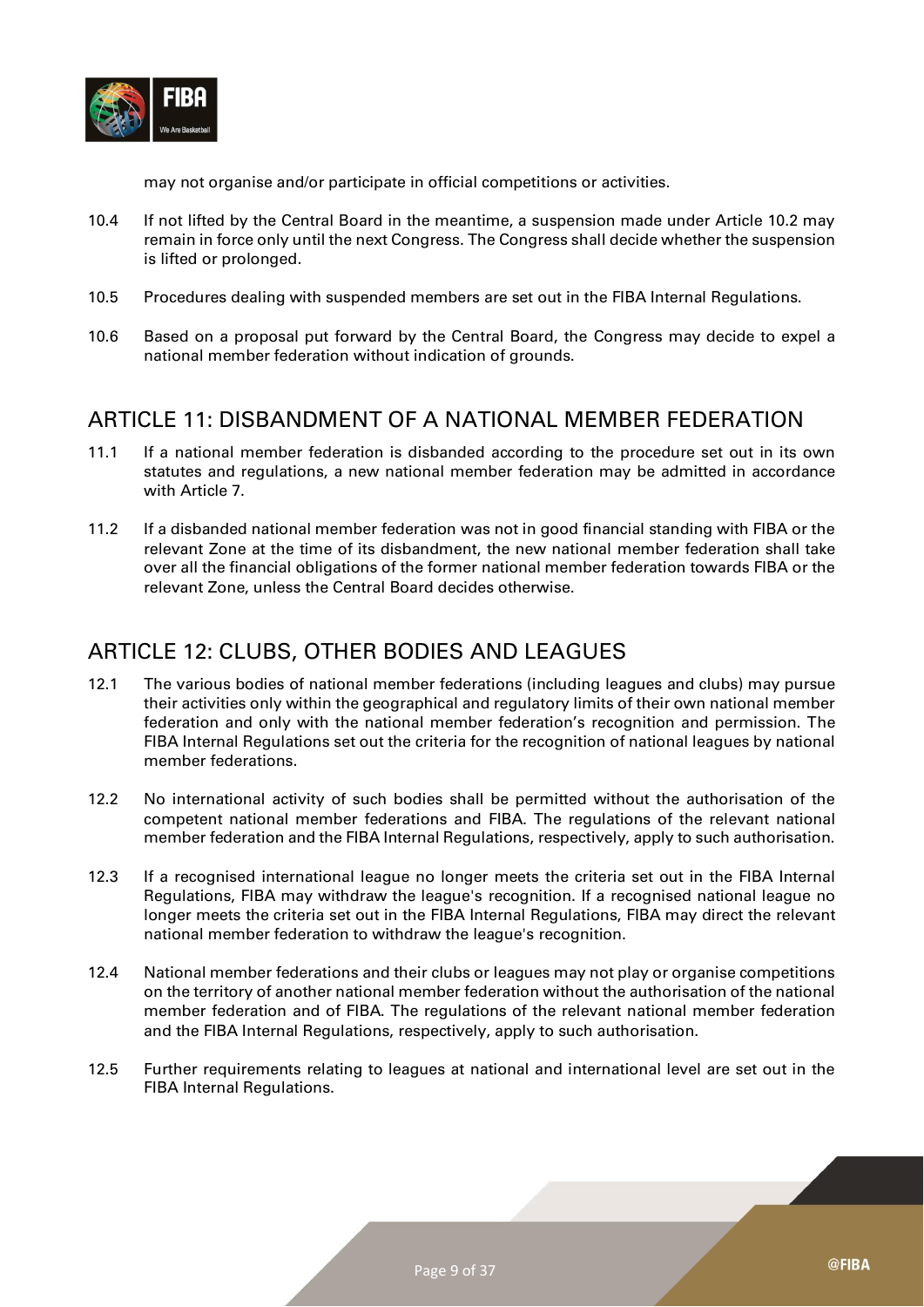

- 12.6 In order to avoid conflicts of interest, national member federations or organisations affiliated or otherwise connected with national member federations are not authorised to take over or participate directly or indirectly in the management or exploitation of broadcast, marketing, merchandising, or similar rights of another national member federation.
- 12.7 Clubs, leagues, players, coaches, agents, referees, and other officials affiliated with or licensed by national member federations must at all times respect the Official Basketball Rules, these General Statutes, the Zone Regulations, the FIBA Calendar, other rules and regulations, decisions, and the Internal Regulations of FIBA, in particular, without limitation, those on Anti-Doping, Eligibility and National Status of Players, International Transfer of Players and the Basketball Arbitral Tribunal.
- 12.8 In addition to FIBA's authority under Article 10.2 c., FIBA and national member federations may impose sanctions on their own bodies for breaches of this Article 12. Notwithstanding the foregoing, each national member federation remains obliged to ensure that its various bodies (including leagues and clubs) comply with this Article 12.

## <span id="page-9-0"></span>CHAPTER 3: DIVISIONS OF FIBA

#### <span id="page-9-1"></span>ARTICLE 13: DIVISIONS OF FIBA

- 13.1 FIBA is organised in the following divisions:
	- a. The Congress;
	- b. The Central Board;
	- c. The Executive Committee;
	- d. The Secretariat of FIBA, acting through the Secretary General;
	- e. The Zones, acting through the Regional Offices; and
	- f. The Commissions.

#### <span id="page-9-2"></span>ARTICLE 14: THE CONGRESS AND THE PRESIDENT

#### 14.1 The Congress

- 14.1.1 The Congress shall be the supreme authority of FIBA. It consists of:
	- a. A maximum of two (2) delegates per national member federation with the right to one (1) vote, which is granted to the first delegate if both are present;
	- b. The President;
	- c. Members of the Central Board, who have consultative powers only, unless they officially represent a national member federation; and
	- d. The Chairpersons of the Commissions, who have consultative powers only, unless they officially represent a national member federation.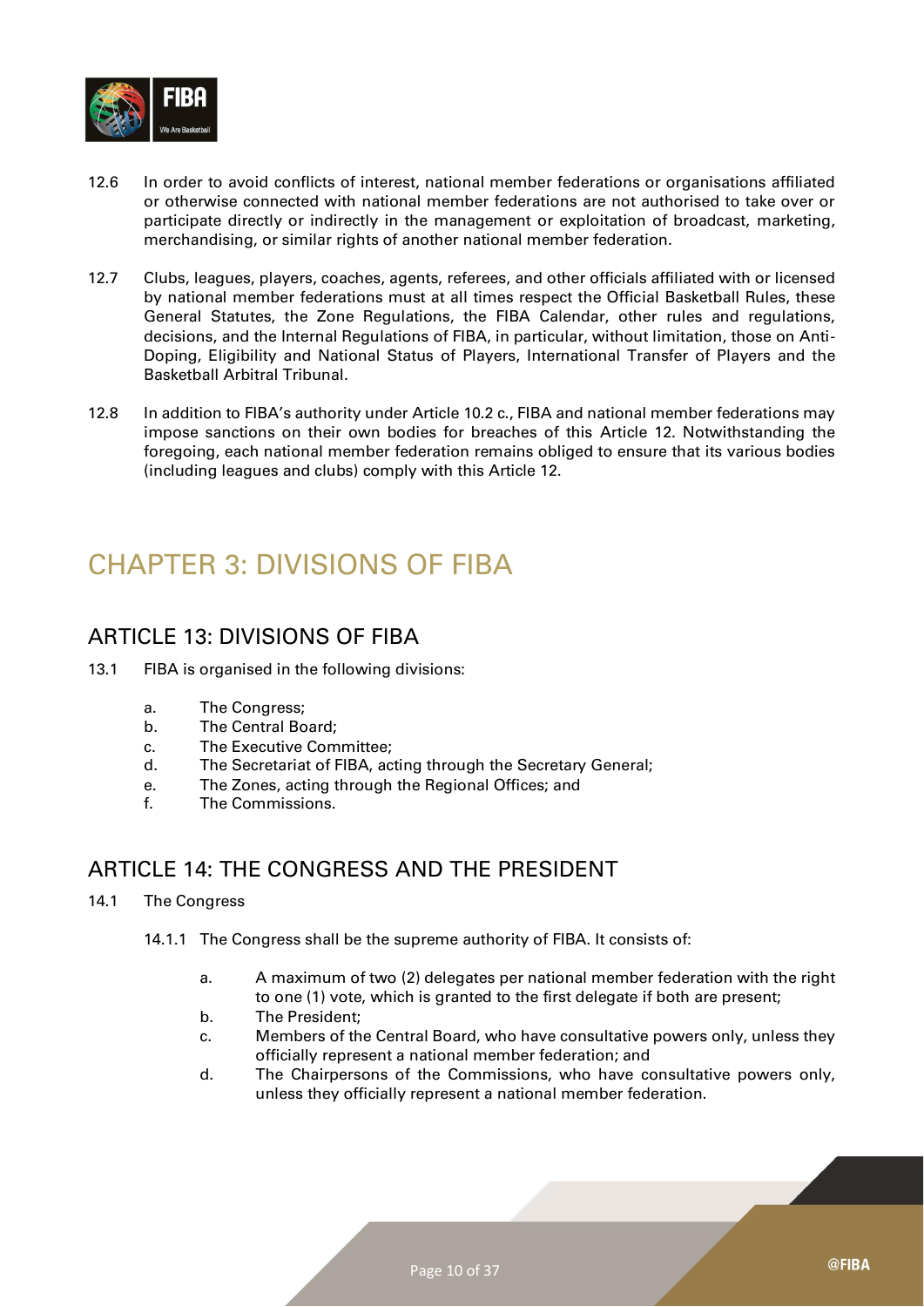

- 14.1.2 National member federations may be represented by their delegate(s) only, who must hold an office within the national member federation and present a document signed by the president of that national member federation attesting that they are delegates of that federation. Delegates may represent one (1) national member federation only.
- 14.1.3 Representation by letter or proxy is not permitted.
- 14.1.4 The Congress has the powers assigned to it in these General Statutes, in particular to:
	- a. Approve the agenda;
	- b. Adopt and modify these General Statutes;
	- c. Elect the President for a single term of four (4) years;
	- d. Elect members of the Central Board as per Article 15.1.4 b.;
	- e. Elect the Treasurer, upon proposal by the Secretary General;
	- f. Appoint the members of the Ethics Panel and the Nominations Panel;
	- g. Grant the title of Honorary President, Honorary Member or Secretary General Emeritus;
	- h. Examine and approve all reports, including the report of the Central Board, and other items on the agenda;
	- i. Ratify the decisions of the Central Board under Articles 10.2 and 15.1.1 g. (suspension of members);
	- j. Decide on the expulsion of members as per Article 10.6; and
	- k. Declare the disbandment of FIBA.
- 14.1.5 The Congress meets once every two (2) years, the first being the elective Congress at which the President is elected in accordance with Article 14.2, and the other being the mid-term Congress held at approximately mid-term of the four-year cycle. No quorum is required for a session of the Congress.
- 14.1.6 Upon approval by the Central Board, the Congress may meet by video/audio conference and may vote by correspondence, including email or other electronic means.
- 14.1.7 Only matters proposed by the President, the Secretary General, the Central Board, the Executive Committee or the national member federations may be put on the agenda for the session of the Congress, provided that these matters fall within the Congress' powers. Proposals must be submitted to the Secretary General at least ninety (90) days prior to the opening of the Congress.
- 14.1.8 Subject to Article 14.1.9 below, the date and place of the Congress is determined by the Secretary General and notice given to the national member federations at least onehundred-and-twenty (120) days in advance. The agenda is prepared by the Secretary General and sent to the national member federations at least forty-five (45) days prior to the date of the Congress.
- 14.1.9 Upon the request of one-fifth (1/5) of the national member federations with full rights or upon the request of the Central Board, an extraordinary session of the Congress shall be held within three (3) months of receipt of such a request by the Secretary General. Extraordinary sessions of the Congress shall always be held in Switzerland unless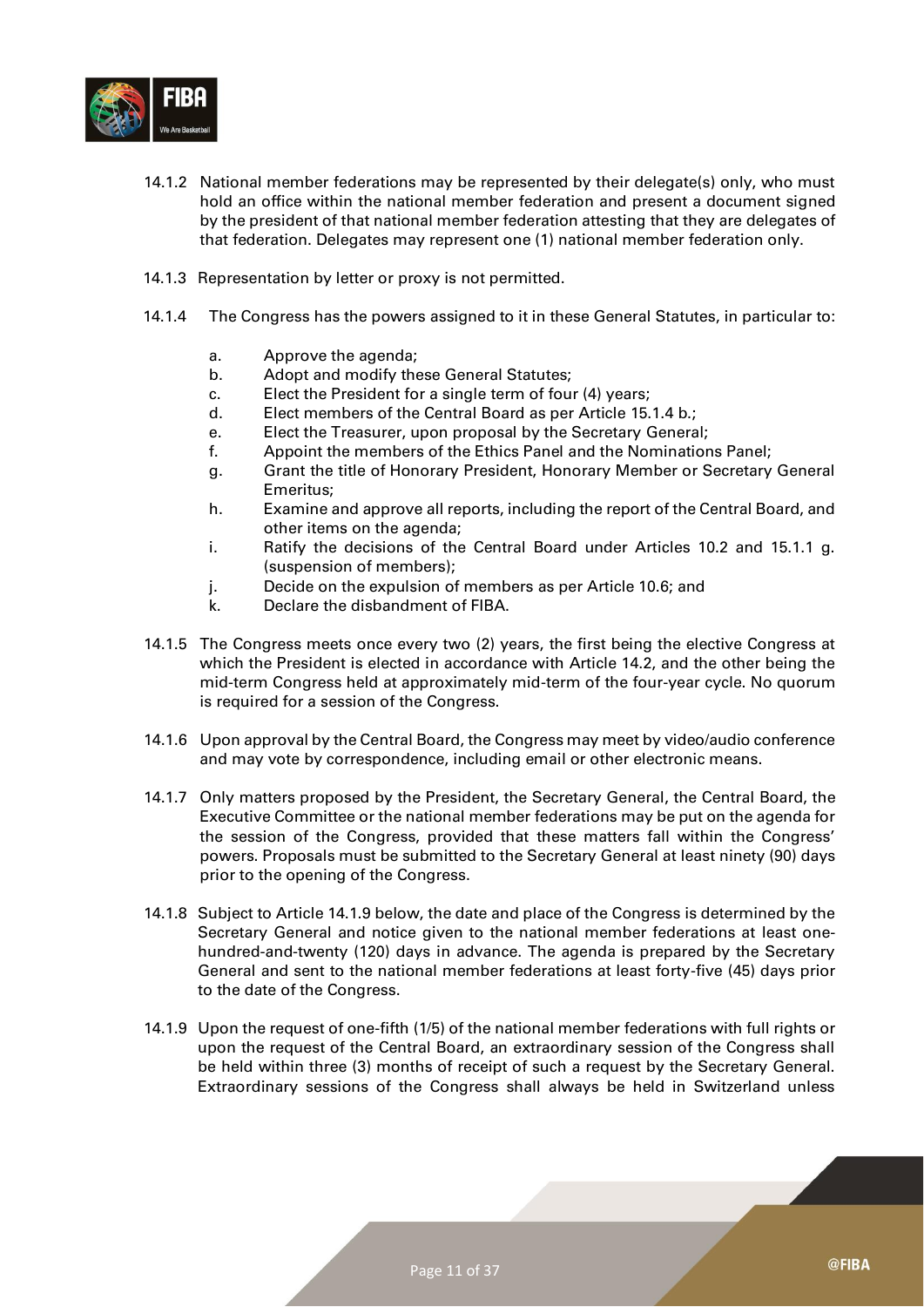

decided otherwise by the Central Board.

- 14.1.10 The items to be included on the agenda for an extraordinary session of the Congress shall be specified in the request for such a session.
- 14.1.11 Participation forms for delegates must reach the Secretary General at least twenty-four (24) hours prior to the opening of the Congress.
- 14.1.12 The Secretary General is responsible for ensuring that details of the decisions taken by the Congress are documented and archived correctly.
- 14.1.13 The Congress may grant the title of Honorary President, Honorary Member, or Secretary General Emeritus of FIBA to appropriate persons who have rendered outstanding service to FIBA. Nominations for such positions shall be made by the Central Board. Persons granted such titles are permitted to attend the sessions of the Congress with the right to join in discussions, but not to vote.
- 14.1.14 The decisions of the Congress are final and not subject to appeal.
- 14.1.15 Unless otherwise specified by these General Statutes or by the Congress, decisions of the Congress enter into force on the first day following conclusion of the Congress.
- 14.2 The President
	- 14.2.1 The President is elected by the Congress for one (1) single four (4) year term of office. He shall come from a national member federation within the respective Zone in the following order:
		- a. Africa (2019 2023)
		- b. Asia (2023 2027)
		- c. Oceania (2027 2031)
		- d. Europe (2031 2035)
		- e. The Americas (2035 2039)
	- 14.2.2 The President may not hold an office within a Zone or a national member federation.
	- 14.2.3 The process for the election of the President is as follows:
		- a. At least one-hundred-and-twenty (120) days prior to the first day of an elective Congress, the Secretary General shall invite nominations for the position of President from the national member federations in the respective Zone (cf. Article 14.2.1).
		- b. Nominations shall close with the Secretary General ninety (90) days prior to the first day of the elective Congress at which the election will take place.
		- c. The nominations shall be submitted to the Nominations Panel, which shall rule on the eligibility of the nominations no later than forty-five (45) days prior to the first day of the Congress (cf. Articles 14.1.8 and 37).
		- d. The Congress shall elect the President as provided for in Article 14.1.4.c.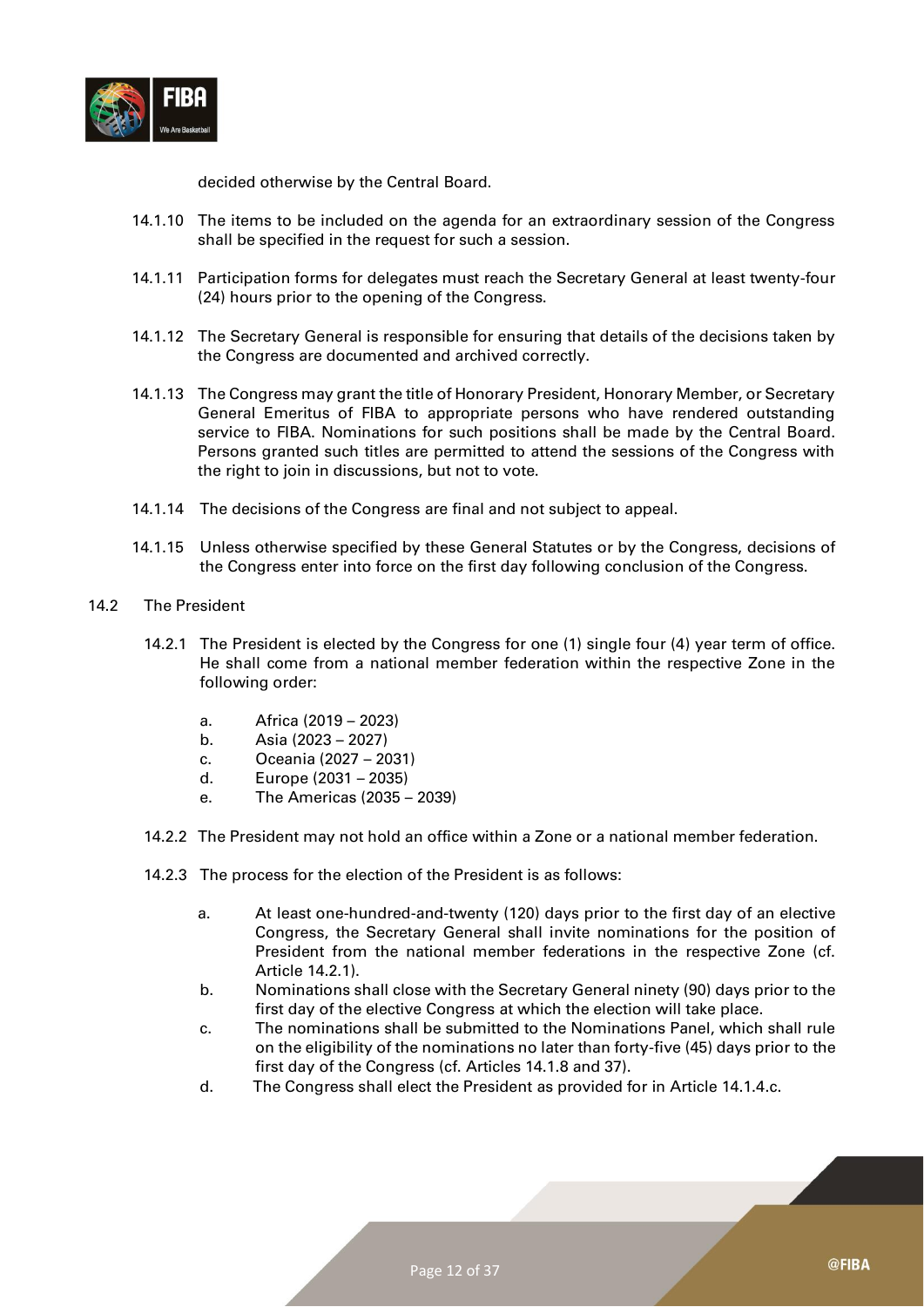

- 14.2.4 The President presides over the Congress, the Central Board and the Executive Committee. He has the right to vote:
	- a. In the Congress only a casting vote in the event of a tied vote; and
	- b. In the Central Board and the Executive Committee a vote as a member of the Central Board and the Executive Committee plus a casting vote in the event of a tied vote.
- 14.2.5 Should the President be temporarily unable to fulfil his duties, the first Vice-President deputises for him during sessions of the Congress and/or meetings of the Central Board or the Executive Committee. In the event that the President is permanently unable to fulfil his duties, the first Vice-President shall act as President until the next Congress (including the mid-term Congress).
- 14.2.6 If a replacement President is to be elected at a mid-term Congress:
	- a. He must come from a national member federation within the respective Zone as determined in Article 14.2.1 and he shall serve out the balance of the term stipulated.
	- b. The Central Board is authorised to set appropriate shorter time frames for the calling and closure of nominations than those provided for in Article 14.2.3 a. and b.
- 14.2.7 The President is not an employee of FIBA.

#### <span id="page-12-0"></span>ARTICLE 15: THE CENTRAL BOARD, THE EXECUTIVE COMMITTEE AND THE TREASURER

- 15.1 The Central Board
	- 15.1.1 The Central Board has the powers assigned to it under these General Statutes and the Internal Regulations of FIBA, in particular the following:
		- a. To supervise the sport of basketball worldwide;
		- b. To develop and update on an annual basis an eight (8) year strategic plan for FIBA and to determine FIBA's general policy;
		- c. To review and approve the annual business plans and financial statements prepared by the Secretariat of FIBA;
		- d. To appoint and dismiss the Secretary General and the Deputy Secretary General and to enter into contracts with them relating to their services and their duties on behalf of FIBA;
		- e. To supervise and monitor the Secretary General's performance and that of the Secretariat of FIBA;
		- f. To accept or reject applications for membership from national federations and to assign them to a Zone;
		- g. To decide on the suspension of national member federations;
		- h. To establish the Official Basketball Rules, the Official 3x3 Basketball Rules, the specifications for equipment and facilities, and all internal and general

@FIBA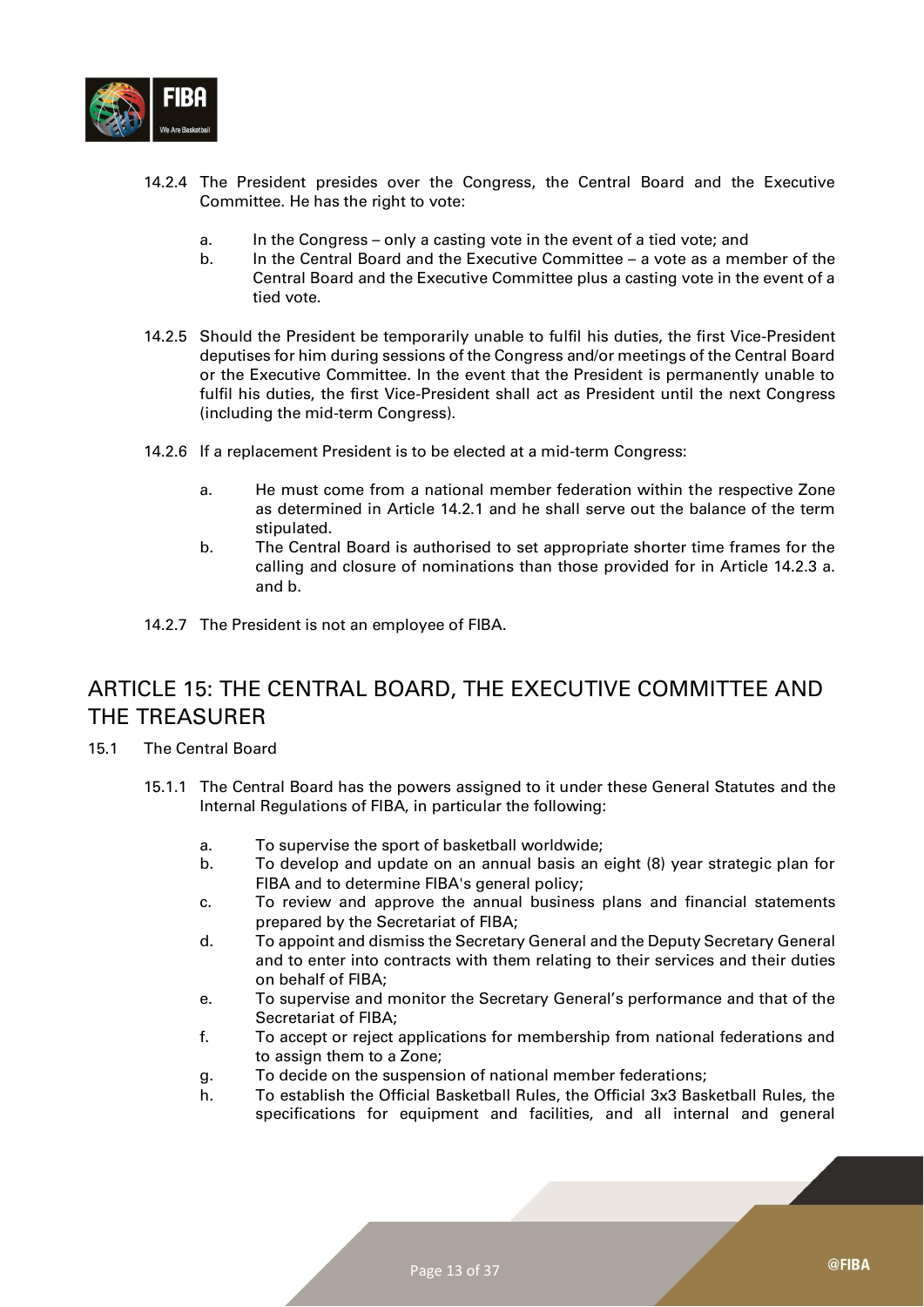

regulations that must be applied worldwide and on all occasions, particularly at international or Olympic competitions for which FIBA establishes the system of competition;

- i. To control the appointment of and set worldwide standards for FIBA agents, coaches, referees, instructors and commissioners;
- j. To regulate the transfer of players, coaches and referees from one national member federation to another;
- k. To promote amicable and courteous relations among national member federations, Zones, and their officials and players;
- l. To take every measure appropriate in order to prevent violations of these General Statutes, the Internal Regulations, other rules and regulations, decisions, the Official Basketball Rules and the Official 3x3 Basketball Rules of FIBA;
- m. To prevent all methods or practices that might jeopardise the integrity of the competitions or give rise to abuse of the sport of basketball;
- n. To provide for the principles valid for deciding and settling all disputes between national member federations, Zones, clubs, leagues, officials, and players and guaranteeing the right of defence and an impartial judgement, in accordance with these General Statutes and the Internal Regulations of FIBA;
- o. To hear and resolve disputes related to international leagues as per the relevant FIBA Internal Regulations;
- p. To present reports (including financial reports) to the Congress;
- q. To determine the financial policy and to approve the budget and the yearly audited financial statements;
- r. To exercise overall control over the financial management of FIBA;
- s. To review the final text of proposed amendments to these General Statutes to be submitted to the Congress for approval. The final text of the proposed amendments, as reviewed by the Central Board, shall be sent to the national member federations together with the agenda for the Congress;
- t. To adopt and modify the FIBA Internal Regulations, and other rules and regulations of FIBA, including any implementing measure designed to comply with ordre public;
- u. To organise, govern, control and/or assign the organisation of the FIBA Basketball World Cups for senior Men and Women and other world competitions;
- v. To appoint Chairpersons and members of the FIBA Commissions in accordance with the relevant articles of these General Statutes;
- w. To approve the Bye-Laws of the Regional Offices; and
- x. To approve the statutes and regulations of any other organisations officially recognised by FIBA, as provided in these General Statutes.
- 15.1.2 Decisions of the Central Board
	- a. The Central Board is competent to take decisions on any matter not provided for in these General Statutes, or in the event of force majeure.
	- b. Decisions of the Central Board are final and binding. They must reflect equity, fairness and transparency.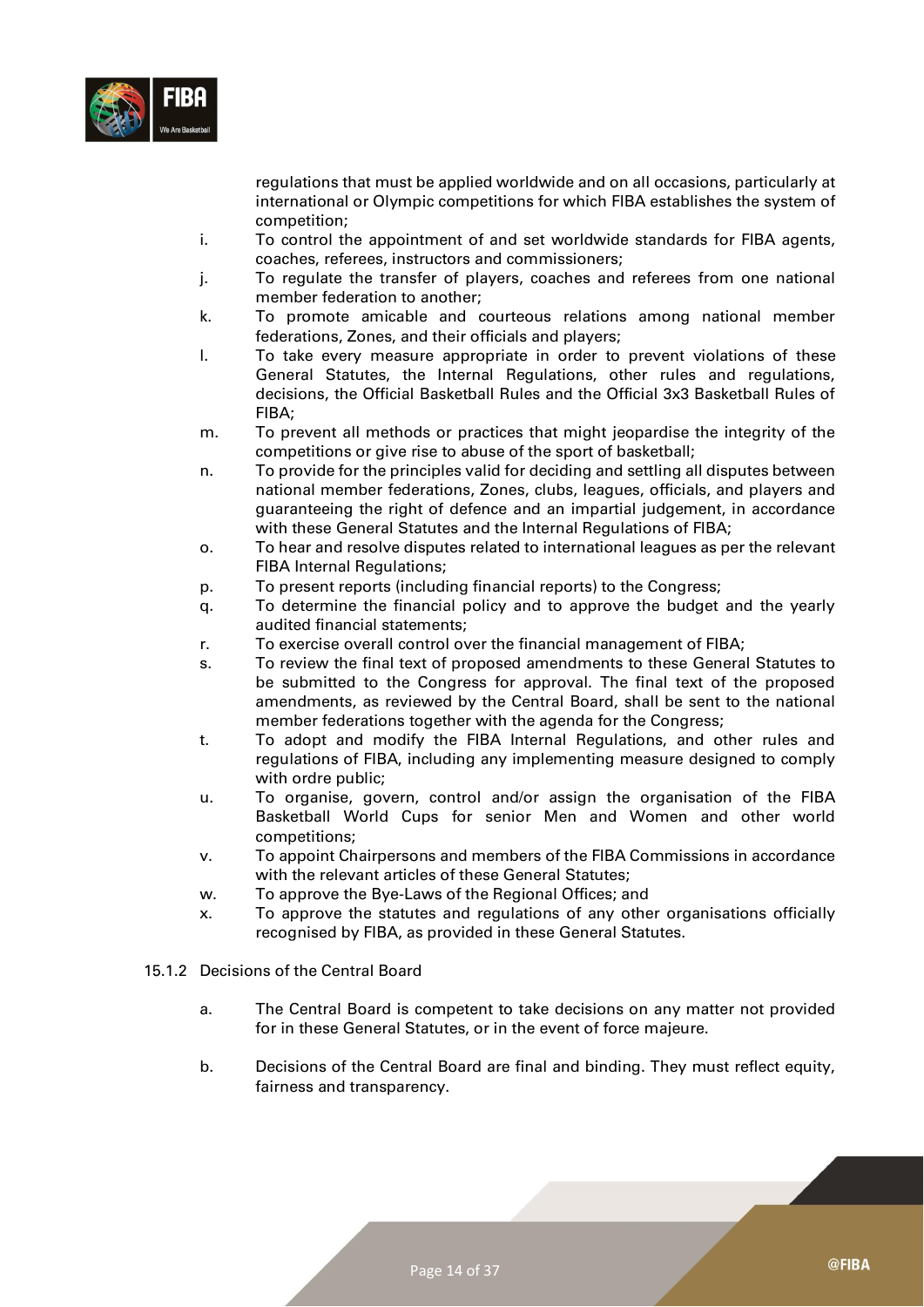

- c. Decisions of the Central Board can be appealed only before the Court of Arbitration for Sport.
- 15.1.3 The term of office of the Central Board is the four (4) years beginning on the first day after closure of the elective Congress through to, and including, the last day of the session of the next elective Congress (cf. Article 14.2.1).
- 15.1.4 The Central Board consists of the following members with the right to vote:
	- a. Ex officio members
		- aa. The President (1)
			- bb. The Secretary General (1)
			- cc. The Treasurer (1)
		- dd. The President of each Zone (5)
	- b. Thirteen (13) members elected by the Congress, namely: Africa (2), Americas (3), Asia (2), Europe (4) and Oceania (2). In the event that the national member federations from a Zone nominate eligible candidates of only one gender, the relevant continental quota will be reduced by one position and Article 15.1.6 c. shall apply.
	- c. Other members
		- aa. A representative of the National Basketball Association (NBA) of the USA, appointed by the members of the Central Board under Article 15.1.4 a. and b. upon proposal by the President and the Secretary General;
		- bb. A representative of the players, appointed by the members of the Central Board under Article 15.1.4 a. and b. upon proposal by the President and Secretary General; he shall chair the Players' Commission.
		- cc. Upon proposal by the President and the Secretary General, the Central Board may co-opt up to six (6) additional members to the Central Board (with full voting rights) for the vision, skill and special expertise that they will bring to the Central Board.
- 15.1.5 Both genders must be represented by at least five (5) persons on the Central Board among the members under Article 15.1.4 a.dd. and b.
- 15.1.6 The process for the election of the thirteen (13) members under Article 15.1.4 b. shall be as follows:
	- a. The national member federations shall submit nominations to the Secretariat of FIBA no later than ninety (90) days prior to the first day of the Congress. The national member federations must ensure that their candidates fulfil the eligibility criteria established in the FIBA Internal Regulations;
	- b. The Nominations Panel shall rule on the eligibility of the nominations and make its recommendation as per Article 37 no later than forty-five (45) days prior to the first day of the Congress.
	- c. In the event that positions of either gender remain open after the election, these positions will be filled by the members under Article 15.1.4 a. upon proposal by the President and the Secretary General.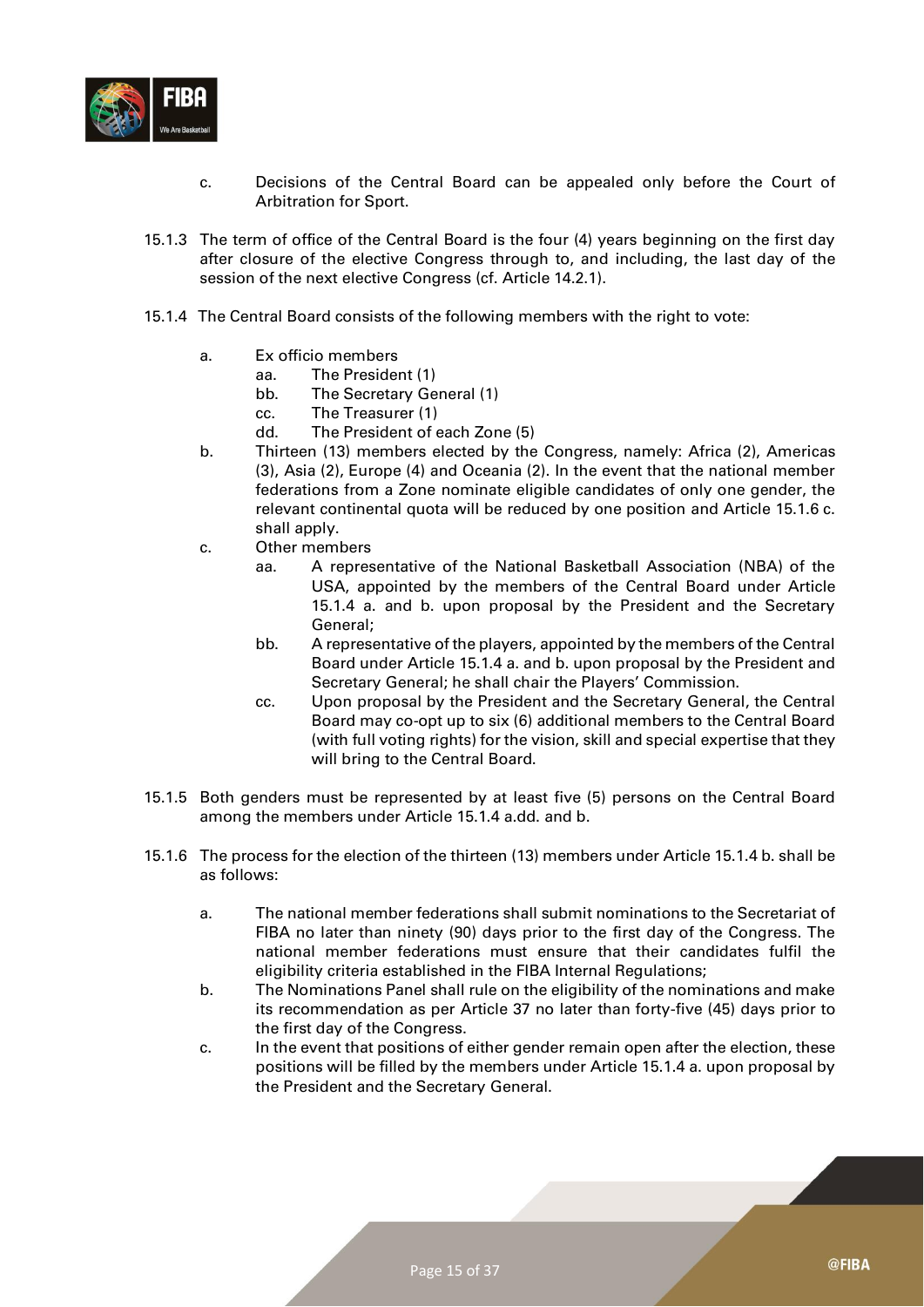

- 15.1.7 Members listed under Article 15.1.4 b. and c. will be elected / appointed for a renewable term of four (4) years.
- 15.1.8 The number of Central Board members listed under Article 15.1.4.a.dd. and 15.1.4.b. with the same nationality is limited to one (1). The maximum number of members with the same nationality among all members of the Central Board is two (2).
- 15.1.9 Membership of the Central Board is personal and proxies are not permitted. Central Board members must act in a responsible and independent manner, in the interests of FIBA globally. The membership of ex officio members (Article 15.1.4 a.) in the Central Board is conditional upon their holding the relevant position. Article 45 shall apply to all the members of the Central Board.
- 15.1.10 If an elected or co-opted member of the Central Board is absent from two (2) consecutive meetings without special leave of absence from the Central Board, then the Central Board shall declare his seat to be vacant. The consequent vacancy shall be filled for the balance of the term in accordance with Article 45 of these General Statutes.
- 15.1.11 Those members elected by the Congress under Article 15.1.4 b. are ex officio members of the Board of the respective Zone.
- 15.1.12 The first Vice-President is the person so appointed by the Central Board upon proposal by the President and Secretary General. The President and first Vice-President must come from different Zones. The President and the Secretary General may propose to the Central Board to appoint up to two (2) further Vice-Presidents from among its members.
- 15.1.13 In addition to the members of the Central Board, the following persons may attend the meetings of the Central Board, without voting rights:
	- a. The Deputy Secretary General (if appointed)
	- b. The Secretary General Emeritus (if the title is granted)
	- c. The Executive Directors of the Regional Offices
	- d. The president of the International Basketball Foundation
- 15.1.14 The Secretary General may invite other persons to attend meetings of the Central Board, in particular when matters within their competence are to be discussed. They shall have consultative powers only.
- 15.1.15 The Central Board will hold ordinary meetings twice yearly in the years of the elective Congress (cf. Article 14.1.5) and once in all other years. If necessary, the President and the Secretary General may call additional meetings of the Central Board. In this event, members must be informed at least thirty (30) days prior to the additional meeting.
- 15.1.16 Upon the request by at least fifteen (15) members of the Central Board, the Secretary General shall call an extraordinary meeting of the Central Board to be held within fourteen (14) days of the request.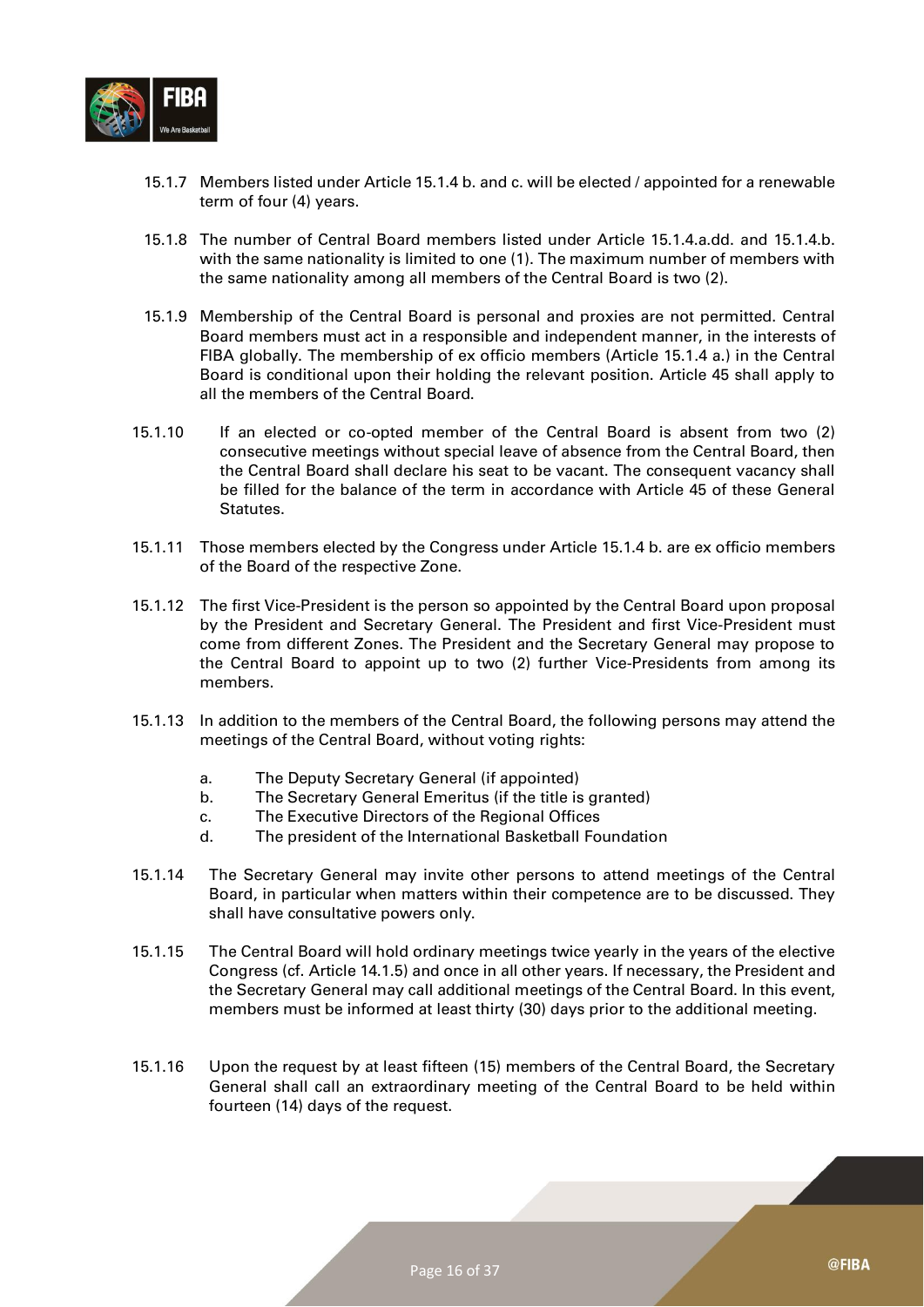

- 15.1.17 A copy of the agenda and the working documents will be transmitted in such a manner so as to be in the hands of the Central Board members at least seven (7) days before a meeting commences.
- 15.1.18 No quorum is required for a meeting of the Central Board.
- 15.1.19 At the request of the President and the Secretary General, the Central Board may meet by video/audio conference and may vote by correspondence, including email or other electronic means.
- 15.2 The Executive Committee
	- 15.2.1 Between the meetings of the Central Board, the Central Board's powers as per these General Statues are exercised by the Executive Committee. In doing so, the Executive Committee shall inter alia:
		- a. Develop tactics for extending the reach of basketball;
		- b. Use its influence in developing new commercial relationships;
		- c. Monitor outcomes and performances against the annual business plan and the longer-term strategic plan approved by the Central Board;
		- d. Approve the yearly budgets and receive financial updates;
		- e. Assist management in dealing with critical issues that have the potential to derail the outcomes in the business plan / strategic plan;
		- f. Assign hosts for events (except the FIBA Basketball World Cups for Senior Men and Women);
		- g. Review and supervise the performances of the Zones and the Regional Offices; and
		- h. Inform immediately all members of the Central Board of any decision taken by the Executive Committee.
	- 15.2.2 The foregoing notwithstanding, the Executive Committee does not have the power to:
		- a. Adopt and modify the FIBA Internal Regulations;
		- b. Establish the Official Basketball Rules;
		- c. Approve the audited financial statements;
		- d. Approve the development and updates of FIBA's long-term strategic plan;
		- e. Review the final text of proposed amendments to these General Statutes;
		- f. Assign the organisation of the FIBA Basketball World Cups for Senior Men and Women;
		- g. Appoint and dismiss the Secretary General and the Deputy Secretary General and to enter into contracts with them relating to their services and their duties on behalf of FIBA; or
		- h. Supervise and monitor the Secretary General's performance and that of the Secretariat of FIBA.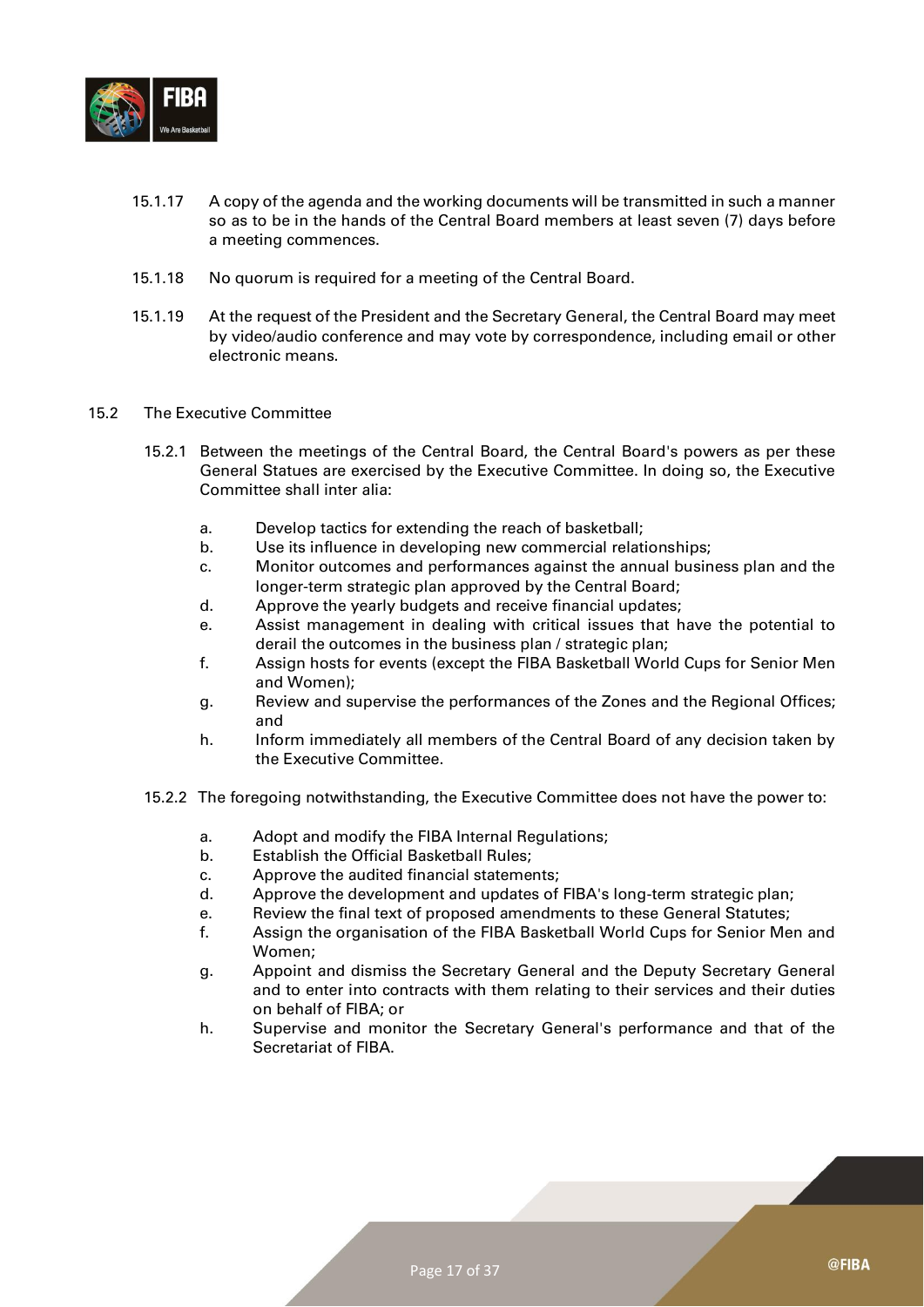

- 15.2.3 In addition, the Executive Committee has the power to:
	- a. Approve the Zone Competitions Regulations;
	- b. Authorise the appointment and/or dismissal as well as the entering into and/or termination of contracts with the Executive Directors of the Regional Offices upon proposal by the Secretary General in consultation with the respective Zone Board;
	- c. Approve the budgets prepared by the Zones and to evaluate the performance of, and to allocate FIBA resources to, the Regional Offices as required; and
	- d. Exercise all other powers assigned to it under these General Statutes.
- 15.2.4 The Executive Committee shall consist of persons representing both genders and shall include the following members with the right to vote:
	- a. The President, who chairs the Executive Committee;
	- b. The Secretary General;
	- c. The Treasurer;
	- d. Six (6) members appointed by the Central Board upon proposal by the President and the Secretary General from among the members of the Central Board listed in Article 15.1.4 a. dd. and b.; and
	- e. Up to two (2) additional persons appointed by the Central Board upon proposal by the President and the Secretary General for the vision, skill and special expertise that they will bring to the Executive Committee.
- 15.2.5 The Executive Directors of the Regional Offices shall attend the meetings of the Executive Committee without a right to vote.
- 15.2.6 The number of Executive Committee members listed in Article 15.2.4 d. with the same nationality is limited to one (1).
- 15.2.7 The Executive Committee will hold meetings at least three (3) times per year. If necessary, the President and the Secretary General may call additional meetings of the Executive Committee.
- 15.2.8 A quorum of five (5) members is required for a meeting of the Executive Committee. At the request of the President and the Secretary General, the Executive Committee may meet by video/audio conference and may vote by correspondence, including email or other electronic means.
- 15.2.9 At least three (3) Zones must be represented in the six (6) members listed in Article 15.2.4 d. above.
- 15.2.10 Membership of the Executive Committee is personal and proxies are not permitted. Executive Committee members must act in a responsible and independent manner, in the interests of FIBA globally. The membership of ex officio members (Article 15.2.4 a., b., c.) in the Executive Committee is conditional upon their holding of the relevant position. Article 45 shall apply to all the members of the Executive Committee.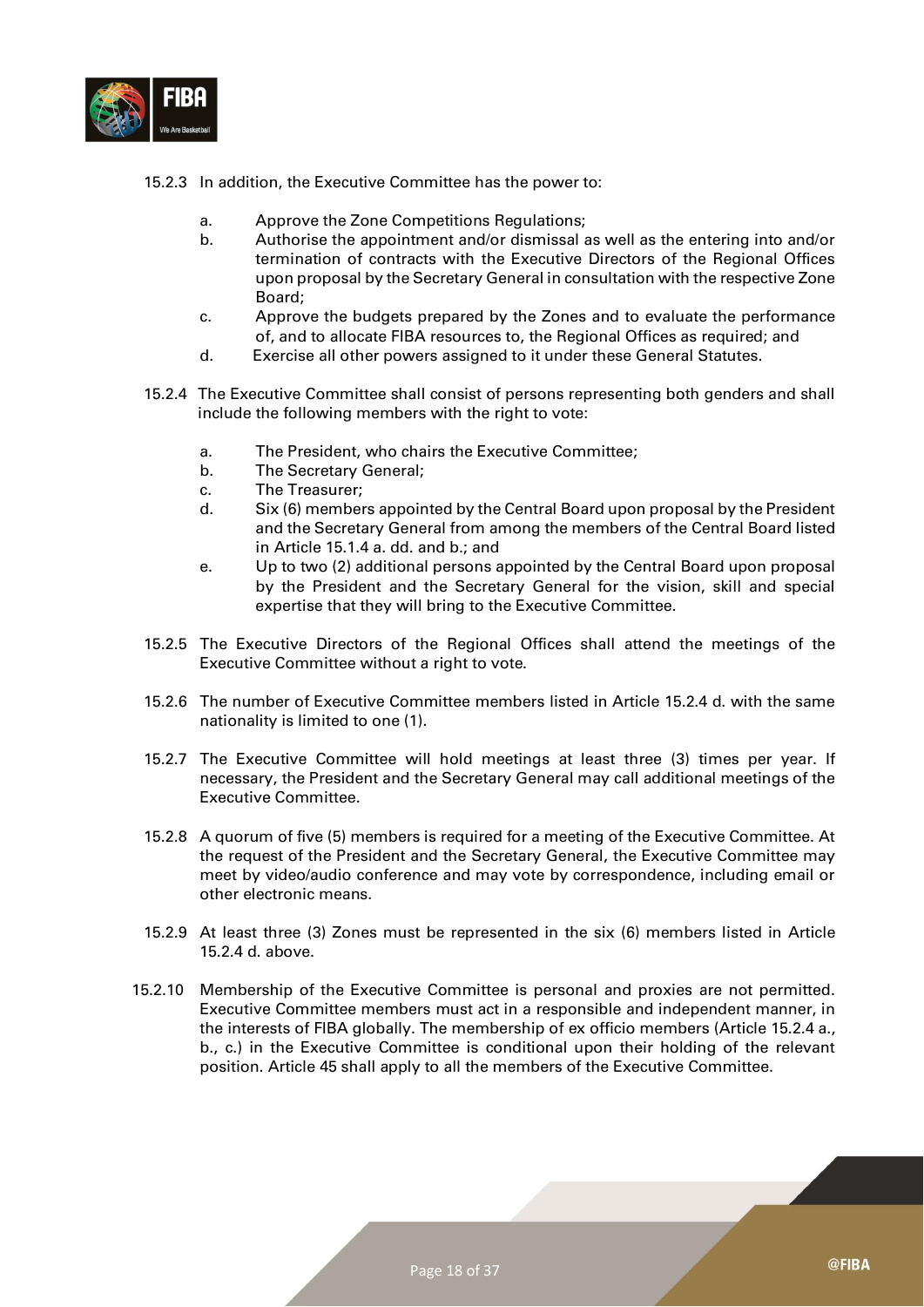

- 15.2.11 If a member of the Executive Committee is absent from two (2) consecutive meetings without special leave of absence from the Executive Committee, then the Executive Committee shall declare his seat to be vacant. The consequent vacancy shall be filled for the balance of the term in accordance with Article 45 of these General Statutes.
- 15.2.12 Decisions of the Executive Committee can be appealed only before the Court of Arbitration for Sport.
- 15.3 The Treasurer
	- 15.3.1 The Treasurer is elected by the Congress for one (1) renewable four (4) year term of office.
	- 15.3.2 The process for the election of the Treasurer is as follows:
		- a. At least one-hundred-and-twenty (120) days prior to the first day of an elective Congress, the Secretary General shall invite nominations for the position of Treasurer from the national member federations.
		- b. Nominations shall close with the Secretary General ninety (90) days prior to the first day of the elective Congress at which the election will take place.
		- c. The nominations shall be submitted to the Nominations Panel, which shall rule on the eligibility of the nominations no later than forty-five (45) days prior to the first day of the Congress (cf. Articles 14.1.8 and 37).
		- d. Upon proposal by the Secretary General, the Congress shall elect the Treasurer as provided for in Article 14.1.4 e.
	- 15.3.3 The Treasurer has the following duties:
		- a. To oversee the financial administration of FIBA and to liaise with the external auditors as required:
		- b. To supervise the current account of income and expenditure;
		- c. To examine the periodic financial reports prepared by the Secretariat of FIBA;
		- d. To prepare the four (4) year budget in conjunction with the Finance Commission and the Secretariat of FIBA;
		- e. To oversee the implementation of the budget; and
		- f. To present the financial statements to the Central Board and to the Congress.

#### <span id="page-18-0"></span>ARTICLE 16: THE SECRETARIAT OF FIBA

- 16.1 The Secretariat of FIBA shall consist of:
	- a. The Secretary General;
	- b. The Deputy Secretary General (if appointed); and
	- c. The staff of the Secretariat.
- 16.2 Members of the Secretariat of FIBA are employed under contract. Their contracts will be in accordance with the laws of Switzerland.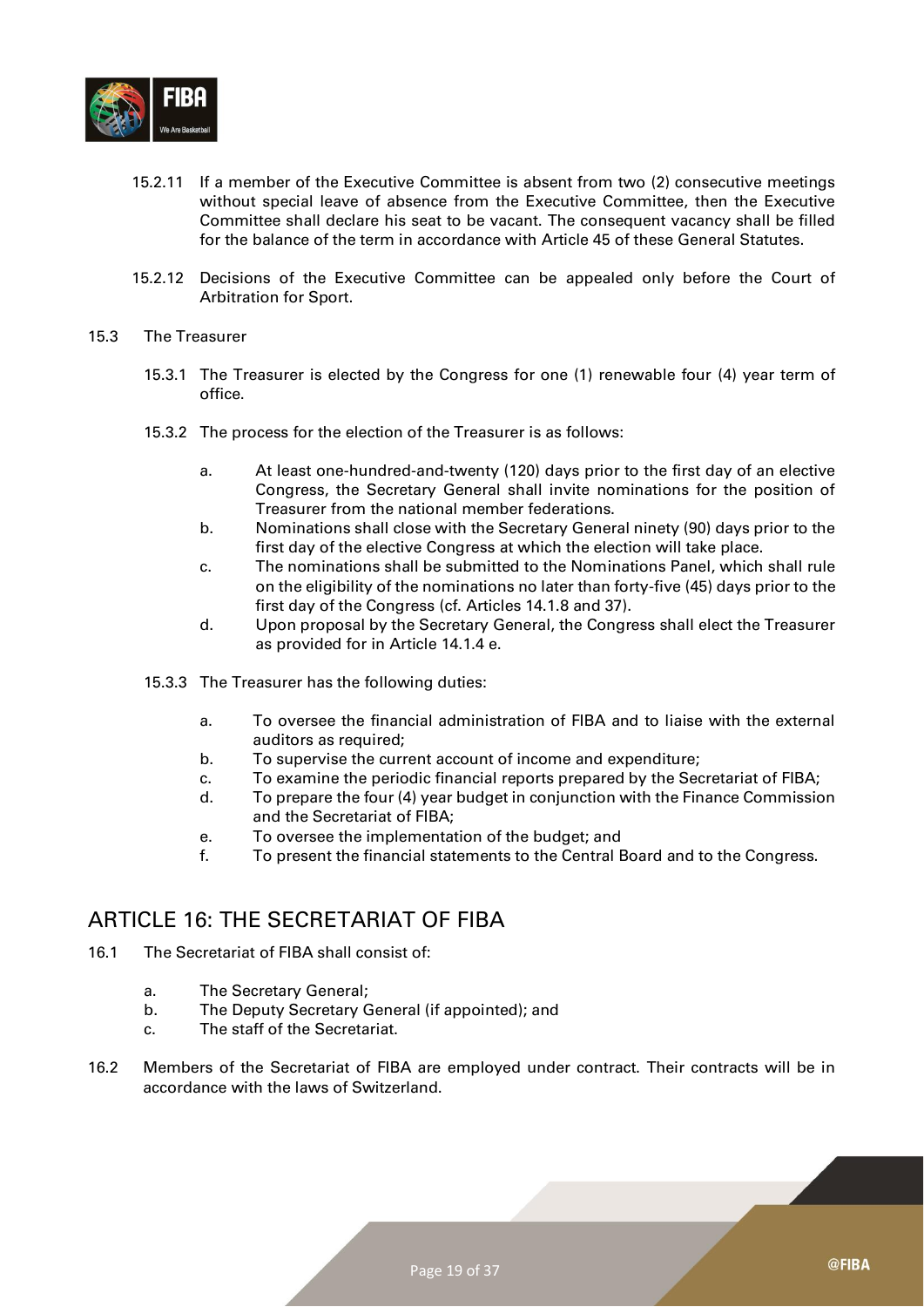

- 16.3 The Secretary General is appointed by the Central Board and is eligible for re-appointment upon expiry of his contract. The President and the Treasurer are authorised to sign such contract on behalf of the Central Board.
- 16.4 The Secretary General manages the Secretariat of FIBA and assumes all responsibility for it. He may not hold an official position within a national member federation or a Zone.
- 16.5 The Secretary General is the sole legal representative of FIBA.
- 16.6 The Secretary General, personally or through his advisors, is responsible for the study and implementation of measures concerning the promotion, supervision and direction of basketball worldwide, including such projects of technical and medical assistance that FIBA may be able to provide for national member federations or groups of national member federations. In particular, the Secretary General has the following duties:
	- a. To lead and manage the Secretariat of FIBA;
	- b. To ensure the implementation of all decisions taken by the Congress, the Central Board and the Executive Committee, and to report on the activities of the Secretariat of FIBA;
	- c. To enter into contracts with the Executive Directors of the Regional Offices relating to their services and their duties on behalf of the Regional Offices, after approval by the Executive Committee;
	- d. To evaluate, on behalf of the Executive Committee, the performance of the Regional Offices;
	- e. To be responsible for all international and Olympic competitions;
	- f. To be responsible for the implementation of the missions set out in Article 4 of these General Statutes;
	- g. To ensure, as necessary, compliance with the regulations established by the International Olympic Committee (IOC) and the World Anti-Doping Agency (WADA);
	- h. To convene and prepare the sessions of the Congress and meetings of the Central Board and of the Executive Committee;
	- i. To maintain the archives;
	- j. To publish and send the Official Basketball Rules, General Statutes, Internal Regulations, other rules and regulations, and decisions of FIBA to the members of the Central Board and the Executive Committee, the Regional Offices, the members of the Commissions, the national member federations and officially recognised bodies;
	- k. To draft and circulate official communications of FIBA;
	- l. To ensure the receipt of annual fees from members and also contributions, royalties and dues, emoluments, and fines imposed by the competent divisions of FIBA;
	- m. To administer FIBA's finances;
	- n. To monitor and review on a continuing basis the income streams and financial resources of FIBA and to strive to create additional income streams and activities;
	- o. To ensure compliance by the national member federations, their members and all FIBA officials and divisions with these General Statutes and all FIBA regulations and decisions and to inform the Central Board of any violations of the spirit and letter of them;
	- p. To impose sanctions, in accordance with the basic principles governing the application of sanctions, provided for in these General Statutes or the Internal Regulations of FIBA unless provided otherwise; and
	- q. To take decisions in cases where his jurisdiction is specifically provided for.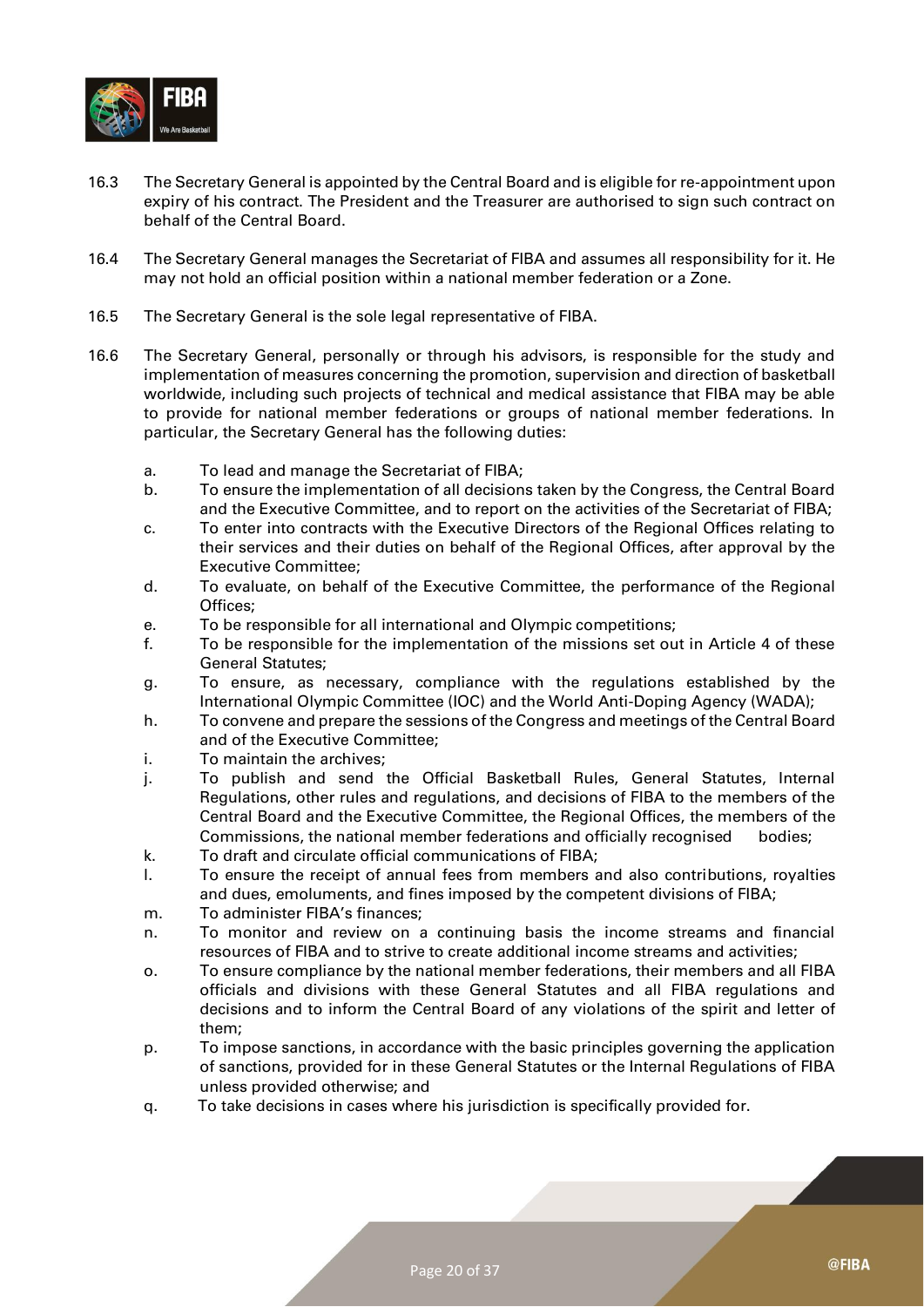

- 16.7 A Deputy Secretary General may be appointed by the Central Board upon proposal of the Secretary General. If appointed, the Deputy Secretary General shall exercise all duties delegated to him by the Secretary General. Should the Secretary General be temporarily unable to fulfil his duties, the Deputy Secretary General shall replace him for the duration of his absence and assume all of his powers. Should the Secretary General be permanently indisposed, the Deputy Secretary General shall act automatically as his substitute in all matters until the next meeting of the Central Board. The Deputy Secretary General may not hold an official position within a national member federation or a Zone.
- 16.8 The Secretary General Emeritus performs duties delegated to him by the Secretary General.

#### <span id="page-20-0"></span>ARTICLE 17: THE ZONES

- 17.1 To promote the co-ordination of basketball worldwide, the Congress may establish Zones in geographic regions. The Zones are divisions of FIBA with delegated authority to take decisions in their geographic regions as per these General Statutes and the Internal Regulations of FIBA. They shall not be organised as legal entities and shall act only through the Regional Offices.
- 17.2 The FIBA Zones in Africa, Americas, Asia, Europe and Oceania have been established in order to ensure proximity to the national member federations in the Zone and to run the regional affairs.
- 17.3 The establishment of a Zone in no respect affects the direct affiliation of each national member federation to FIBA.
- 17.4 Upon becoming a member of FIBA, a national member federation is assigned to a Zone by the Central Board.
- 17.5 The national member federations of FIBA are grouped by Zones as per the Annex to these General Statutes.
- 17.6 The mission of the Zones shall be:
	- a. To establish their own development plans as an extension and reflection of the FIBA strategic objectives, adjusted to the conditions in their geographic regions. These plans shall be submitted to the Central Board and form the basis of the allocation of financial resources to the Regional Offices;
	- b. To promote the practice of basketball in their geographic regions;
	- c. To improve the technical standards and administrative level of national member federations;
	- d. To support the development of additional competitions or programmes, which will assist in the growth and development of the game of basketball;
	- e. To develop strategies allowing the Regional Offices to be financially self-sustainable; and
	- f. To assign specific tasks for the Regional Offices to fulfil the foregoing missions taking into account the circumstances prevailing in their respective Zone.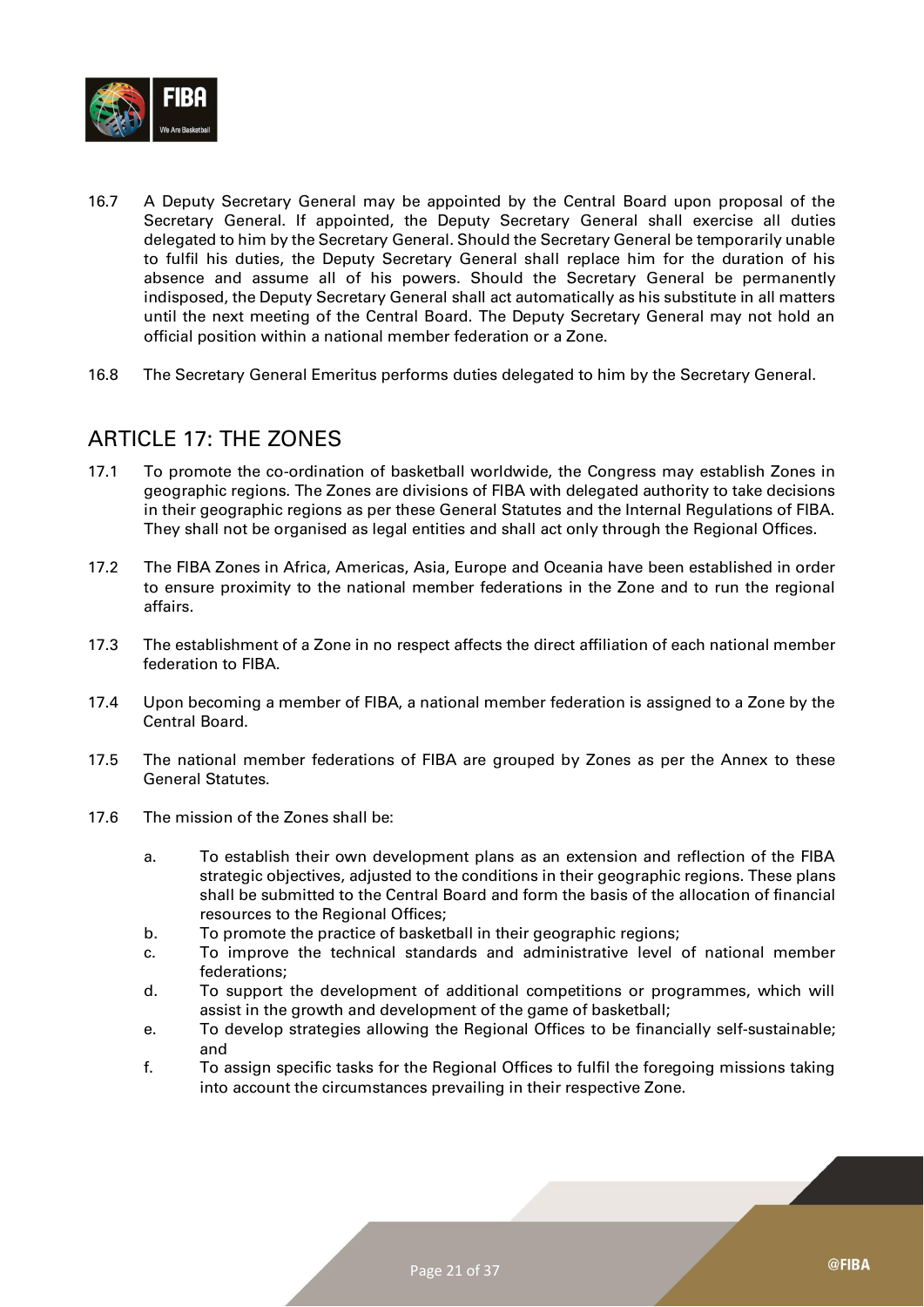

#### <span id="page-21-0"></span>ARTICLE 18: ORGANISATION OF THE ZONES

- 18.1 Zones are authorised to organise their affairs in the manner most appropriate in their geographic region, subject to these General Statutes and the Internal Regulations of FIBA, and to decisions by the Congress, the Central Board and the Executive Committee. To that end, Zones shall have Zone Regulations setting forth the role, authority and responsibilities of the various bodies of the Zone. Subject to Article 15.2.3, such Zone Regulations shall enter into force only after their approval by the Central Board. They shall inter alia provide for the following rights and obligations:
	- a. To assign and regulate the organisation of Zone competitions in a permanent and regular manner;
	- b. To ensure that international leagues or any such groups of clubs shall not be formed without complying with these General Statutes, the Internal Regulations, other rules and regulations and decisions of FIBA;
	- c. To elect for one (1) four (4) year term of office, renewable only once, prior to the elective Congress, the Zone President. He may not hold an official position within a national member federation. In the event that sub-zones have been established (cf. Article 18.1 i.), the position of Zone President shall rotate between the sub-zones and is not renewable, unless approved otherwise by the Central Board. In view of the Zone President's membership in the Central Board (cf. Article 15.1.4 a. dd.), the name and available information of the candidate(s) shall be submitted to the Nominations Panel no later than two (2) months before the Zone election;
	- d. To hold assemblies of all national member federations assigned to the Zone at least every two years;
	- e. To establish and elect the members of a Zone Board, which will deal with matters of the Zone between the Zone Assemblies;
	- f. To establish Zone Committees to advise and assist the Zone Assemblies and the Zone Boards in their duties. The establishment of Zone Committees must be co-ordinated with the Central Board so as to avoid duplication of work;
	- g. To establish a Finance Committee, which shall have the following duties:
		- aa. To propose to the Zone Board the amount of levies, fees, charges, fines and other financial obligations that may be imposed on the national member federations assigned to the Zone;
		- bb. To assist the Executive Director in the preparation of a four (4) year budget for the Regional Office and monitor the implementation of the budget's sections related to the development of the sport in the Zone and to its competitions, once it has been approved by the Executive Committee; and
		- cc. To present the financial statements of the Regional Office to the Zone Board and Zone Assembly.
	- h. To establish a process referring disputes to the FIBA Appeals' Panel; and
	- i. To form, with the approval of the Central Board, regional sub-divisions. The Central Board may order the restructuring or disbandment of such sub-divisions if it believes that they are not in the interest of basketball.
- 18.2 Decisions of the Zone bodies shall always comply with these General Statutes, the Internal Regulations, other rules and regulations and decisions of FIBA. They can be implemented only by the Regional Offices.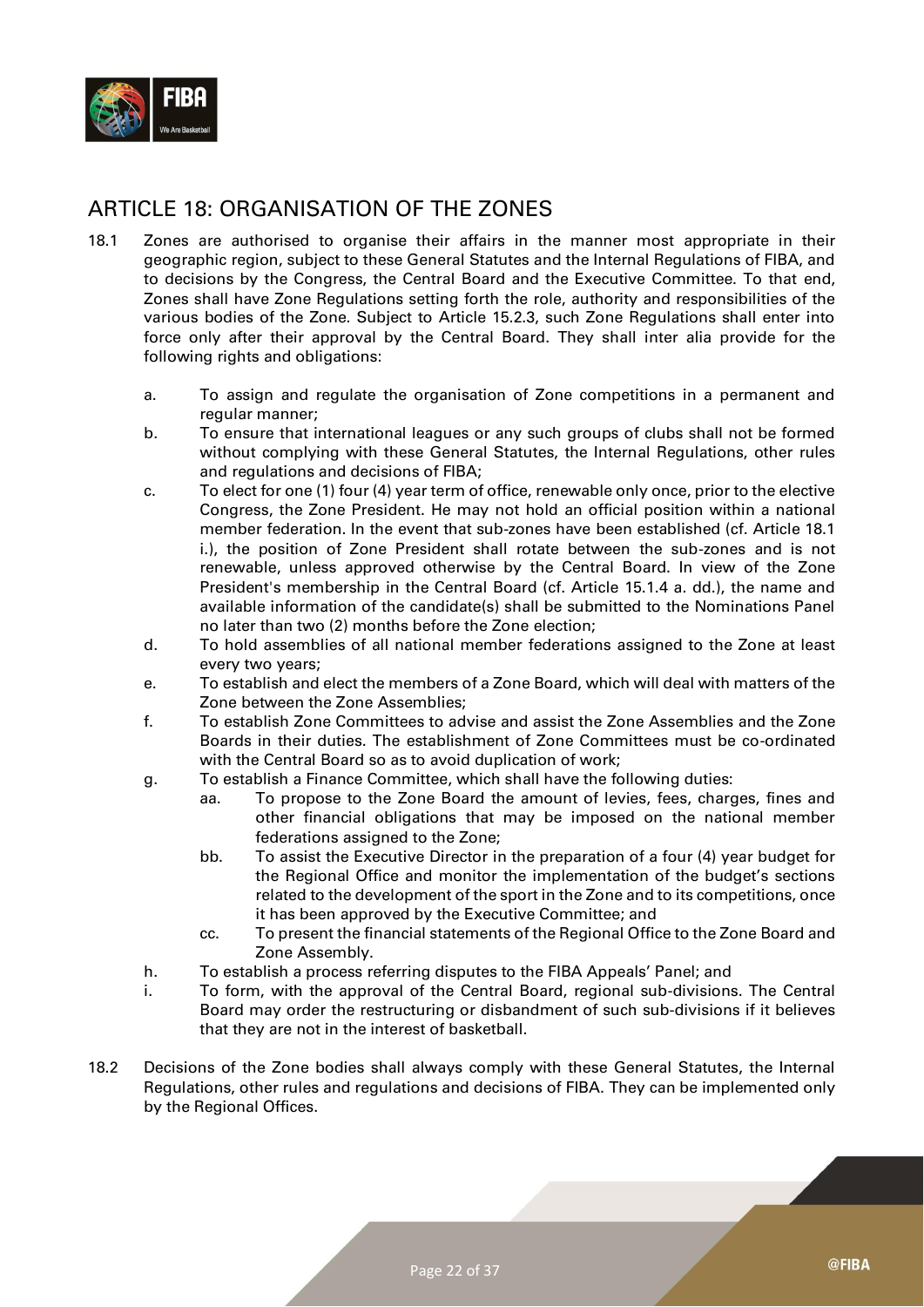

18.3 The FIBA President and the FIBA Secretary General have the right to participate in the meetings of all Zone bodies.

#### <span id="page-22-0"></span>ARTICLE 19: THE REGIONAL OFFICES

- 19.1 Each FIBA Regional Office is organised as a non-profit-making legal entity (or group of entities) owned by FIBA (herein referred to as "Regional Office"), in the manner most appropriate to the conditions prevailing in the country in which the Regional Office has its seat.
- 19.2 Each Regional Office is managed by a chief executive officer (preferred title and herein referred to as "Executive Director") appointed by the Executive Committee after consultation with the Zone Board. He shall be an ex officio member of the Zone Board with a right to vote.
- 19.3 The Executive Director shall report to FIBA and also provide full information about the activities and financial status of the Regional Office to the Zone Board and Zone Assembly. In the event of conflict between decisions of the Central Board, the Executive Committee or the Secretary General and those taken by the Zone bodies, the former shall prevail.
- 19.4 Regional Offices shall have the required staff to implement the decisions of FIBA and Zone bodies in their geographic regions and shall provide administrative support to Zone bodies and officials.
- 19.5 The FIBA Executive Committee has the power to give, through the Secretary General, binding instructions to the Regional Offices and to take any appropriate measure to implement these instructions. The Regional Offices are not authorised to represent FIBA before third parties.
- 19.6 The Regional Offices shall implement the strategies developed by their respective bodies, also with a view to being financially self-sustainable.
- 19.7 Decisions of the Regional Offices must be enforced by the national member federations assigned to the respective Zone.

#### <span id="page-22-1"></span>ARTICLE 20: THE COMMISSIONS

- 20.1 The Commissions are as follows:
	- a. Technical Commission;
	- b. Competitions Commission;
	- c. Legal Commission;
	- d. 3x3 Commission;
	- e. Players' Commission;
	- f. Finance Commission; and
	- g. Medical Commission.
- 20.2 The composition of Commissions shall be reviewed on a yearly basis.

@FIBA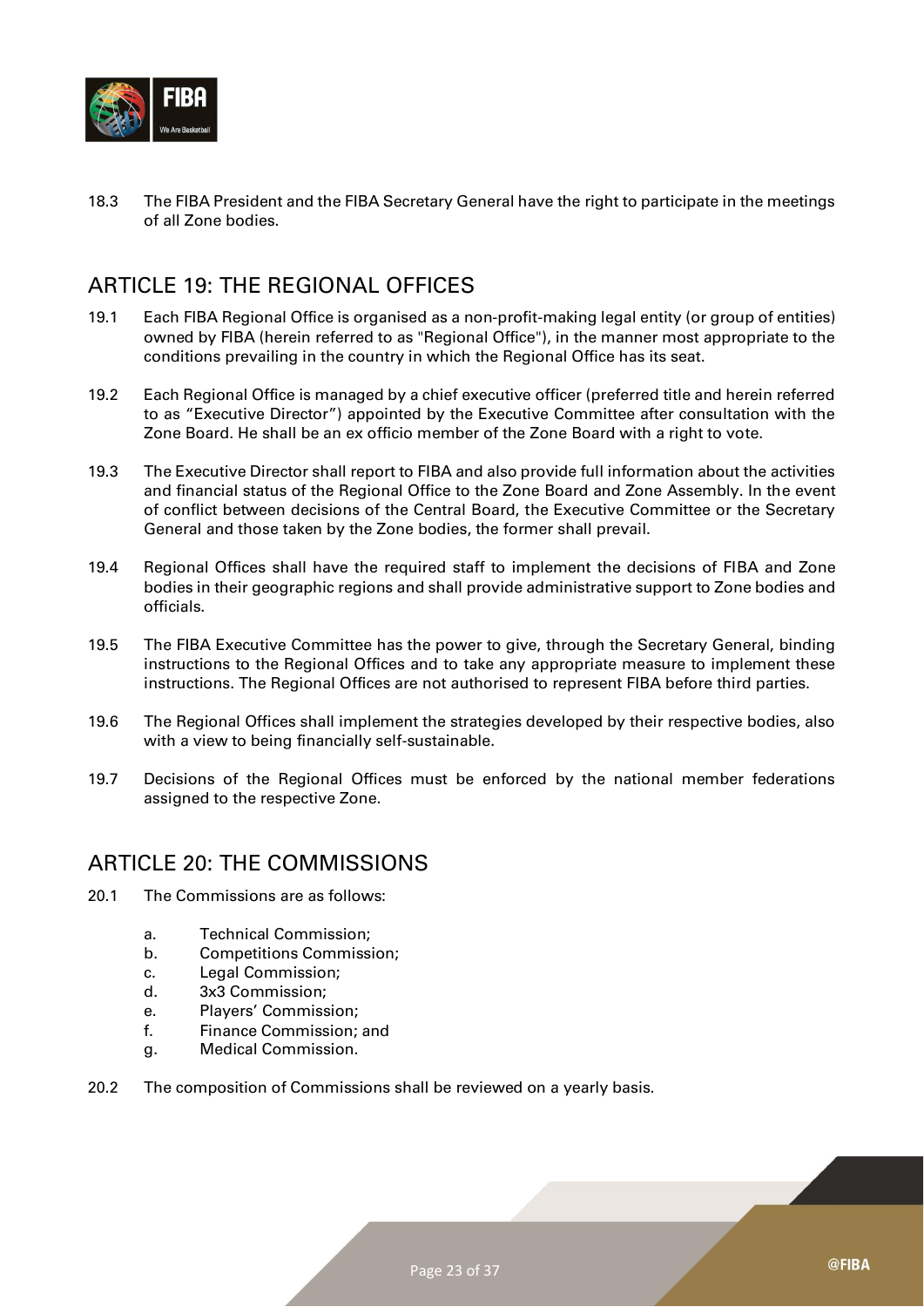

- 20.3 Unless otherwise specified herein or determined by the Central Board, each Commission consists of a Chairperson, a Deputy Chairperson, and at least five (5) other members. Each gender shall be represented by a minimum of thirty percent (30%) of the members of each Commission. The Secretary General puts forward a list of candidates to the Central Board for appointment. In presenting the list, he must take into consideration the candidatures presented by the national member federations as well as other persons who can offer their expertise in the area of competence of the respective Commission.
- 20.4 Member(s) of the Central Board may be appointed to any Commission.
- 20.5 Should the Chairperson of a Commission be temporarily unable to fulfil his duties, the Deputy Chairperson of the Commission deputises for him during meetings of the Commission. In the event that the Chairperson is permanently unable to fulfil his duties, the Deputy Chairperson of the Commission replaces him for the remainder of his term.
- 20.6 The Secretary General is an ex officio member of all the Commissions, with voting rights.
- 20.7 Membership of the Commissions is personal and representation by proxy is not permitted. While Commission members bring the knowledge, skill, and expertise from the national member federation and from the Zone from which they are drawn, they must act in a responsible and independent manner, in the interests of FIBA.
- 20.8 The Commissions meet whenever necessary at the invitation of their Chairperson, in consultation with the Secretary General. Subject to approval by the Secretary General, the Commissions may meet by video/audio conference and may vote by correspondence, including email or other electronic means.
- 20.9 No quorum is required for meetings of the Commissions.
- 20.10 With the agreement of the Secretary General, Commissions may make use of experts and appoint sub-commissions for specific tasks.
- 20.11 A copy of the agenda and the working documents will be transmitted in such a manner so as to be in the hands of the Commission members at least four (4) days before a meeting commences.
- 20.12 The Commissions act in a consultative capacity only and do not exercise executive authority. However, Chairpersons and members of the Commissions may be called upon by the Secretary General to exercise executive duties. In such cases, they shall not act as representatives of their Commissions but as delegates of the Secretary General.
- 20.13 The Secretary General may appoint, on an ad hoc basis, committees constituted by persons with specialist skills in their field of expertise to advise him. The Secretary General will inform the Central Board of the appointment of such committees.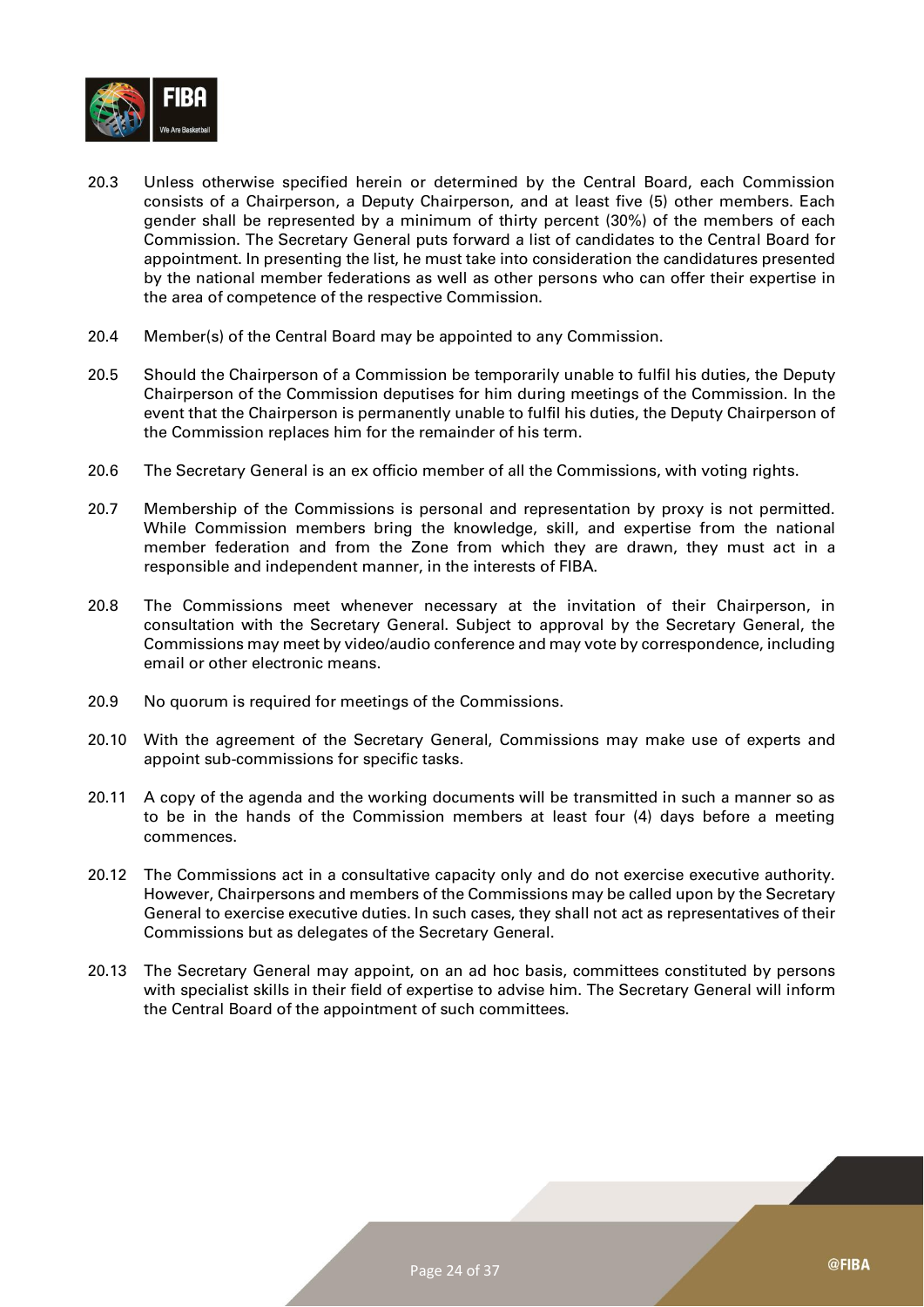

## <span id="page-24-0"></span>ARTICLE 21: THE TECHNICAL COMMISSION

The Technical Commission is the body competent for all matters concerning the interpretation and application of the Official Basketball Rules and the state of the game around the world. In particular, it has the following duties:

- a. To monitor the state of the game around the world and across the various national member federations and propose to the Central Board any measures deemed useful to improve the technical level of its participants and the development of the sport; and
- b. To draw up the text of the Official Basketball Rules, draft amendments to these rules for adoption by the Central Board, give the official interpretation of the rules, and solve doubtful cases or cases not clearly covered by the rules themselves; and
- c. To be responsible for the training, examination and qualification of all FIBA international referees, supervisors, instructors and commissioners as well as for preparing them for international competitions for men's and women's basketball.

## <span id="page-24-1"></span>ARTICLE 22: THE COMPETITIONS COMMISSION

The Competitions Commission has the following duties:

- a. To review and recommend the FIBA Calendar for approval by the Central Board;
- b. To review all official competitions of FIBA;
- c. To develop recommendations for change(s) to the manner and method of conduct of the official competitions;
- d. To develop recommendations for the introduction of new official competitions;
- e. To give advice on the allocation of official competitions;
- f. To study the regulations governing all international competitions, as well as the regulations established by other divisions of FIBA for international competitions and to recommend changes to such regulations;
- g. to ensure that the specific interests and development of women's and youth basketball are taken into account when making recommendations; and
- h. to make recommendations relating to the transition of players from youth to senior competitions.

## <span id="page-24-2"></span>ARTICLE 23: THE LEGAL COMMISSION

The Legal Commission has the following duties:

- a. To provide independent and impartial advice on all legal matters concerning the practice of basketball worldwide;
- b. To study the legal implications of all proposed amendments to these General Statutes and the Internal Regulations of FIBA;
- c. To draft the official text of the FIBA Internal Regulations, taking into account any input of the other bodies concerned, and to finalise this text before submitting it to the Central Board for approval;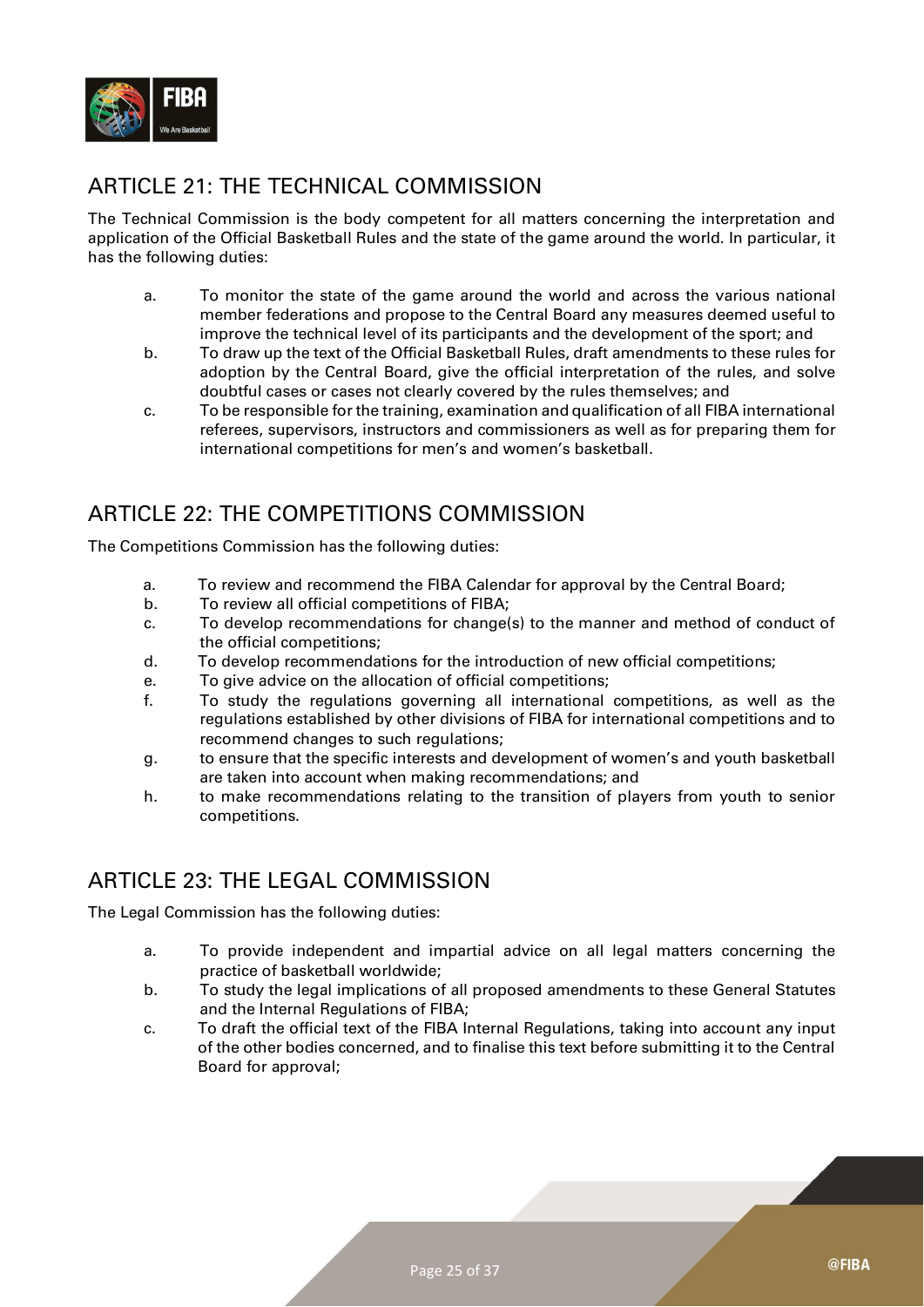

- d. To advise the Secretary General, the Central Board and the Executive Committee on matters pertaining to the interpretation of these General Statutes, Internal Regulations and all other matters, in particular eligibility;
- e. To make recommendations on possible improvements to FIBA's governance and organisation;
- f. To review and monitor the relationship between FIBA, the Regional Offices and its Zones;
- g. To monitor the relationship between FIBA and its national member federations and provide advice to the Secretary General for appropriate action when requested and required;
- h. To monitor the evolution of the statutes and internal regulations of the national member federations and to draw up proposals for their improvement and alignment with these General Statutes and the Internal Regulations of FIBA; and
- i. To review applications for membership.

## <span id="page-25-0"></span>ARTICLE 24: THE 3x3 COMMISSION

The 3x3 Commission has the following duties:

- a. To develop recommendations for improvement to 3x3 governance and organisation and for the introduction of new official 3x3 competitions;
- b. To give advice on the allocation of official 3x3 competitions;
- c. To be responsible for training, examining and implementing the requested qualification of all 3x3 officials;
- d. To draw up the text of the FIBA 3x3 Basketball Rules, draft amendments to these rules for adoption by the Central Board, give the official interpretation of the rules and solve doubtful cases or cases not clearly covered by the rules themselves;
- e. To study the regulations governing all 3x3 competitions and to recommend changes to such regulations; and
- f. To monitor the state of 3x3 around the world and to make recommendations for the development of 3x3.

#### <span id="page-25-1"></span>ARTICLE 25: THE PLAYERS' COMMISSION

- 25.1 The Players' Commission has the following duties:
	- a. To study issues relating to players, men and women, of all age groups;
	- b. To propose to the Central Board any measures deemed necessary to improve the conditions of players and protect their ability to grow as players and as role models for others;
	- c. To make recommendations on practices or activities likely to be affecting the interests of players; and
	- d. To provide feedback on and advise on possible improvements to the various competitions of FIBA.
- 25.2 The person appointed to the Central Board as the representative of the players (Article 15.1.4 c.bb.) shall be the Chairman of the Players' Commission.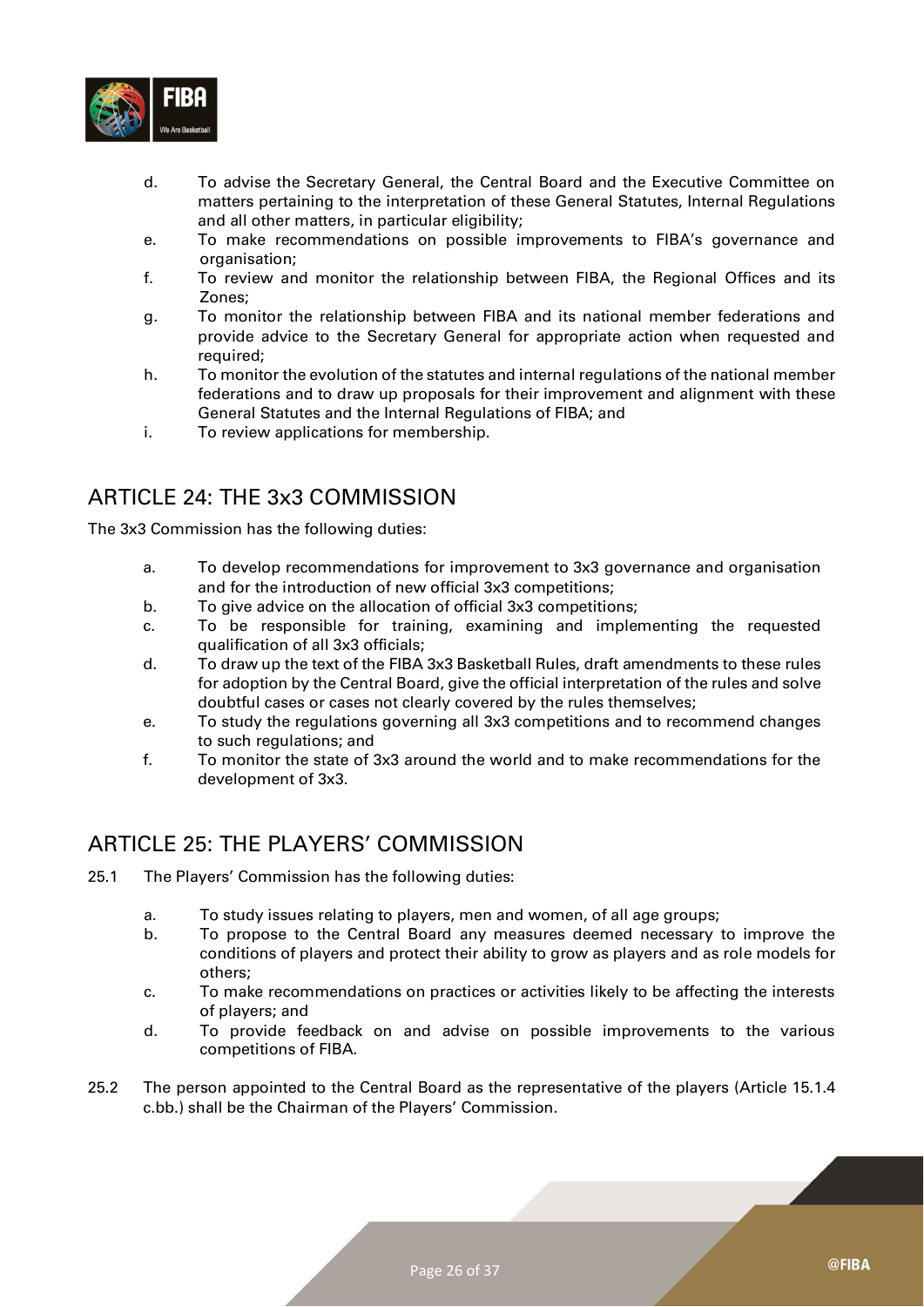

#### <span id="page-26-0"></span>ARTICLE 26: THE FINANCE COMMISSION

- 26.1 The Finance Commission has the following duties:
	- a. To review and recommend the FIBA draft budget for submission to the Central Board for approval;
	- b. To prepare financial statements for the Central Board for approval;
	- c. To study and recommend acceptance of the auditor's report to the Central Board; and
	- d. To recommend financial investment policies.
- 26.2 The Finance Commission consists of:
	- a. The Treasurer of FIBA as its Chairperson; and
	- b. Three (3) members at least, appointed as per Article 20.3.

#### <span id="page-26-1"></span>ARTICLE 27: THE MEDICAL COMMISSION

- 27.1 The role of the Medical Commission is to advise the Secretary General on:
	- a. The research and practice required to raise the quality of health care generally for players;
	- b. The health care system available at the main official competitions of FIBA in order to ensure that it is capable of delivering care uniformly, effectively, and consistently during those competitions;
	- c. How to ensure that the highest quality of sports medicine knowledge is disseminated through the entire sports medicine team associated with the sport of basketball (professionals, coaches, scientists, and administrators) through the provision of training, continuing education, and other resources; and
	- d. Purely medical matters relating to the International Olympic Committee Medical Code and/or the World Anti-Doping Code.
- 27.2 The Medical Commission may study and propose via the Legal Commission regulations on medical matters related to basketball.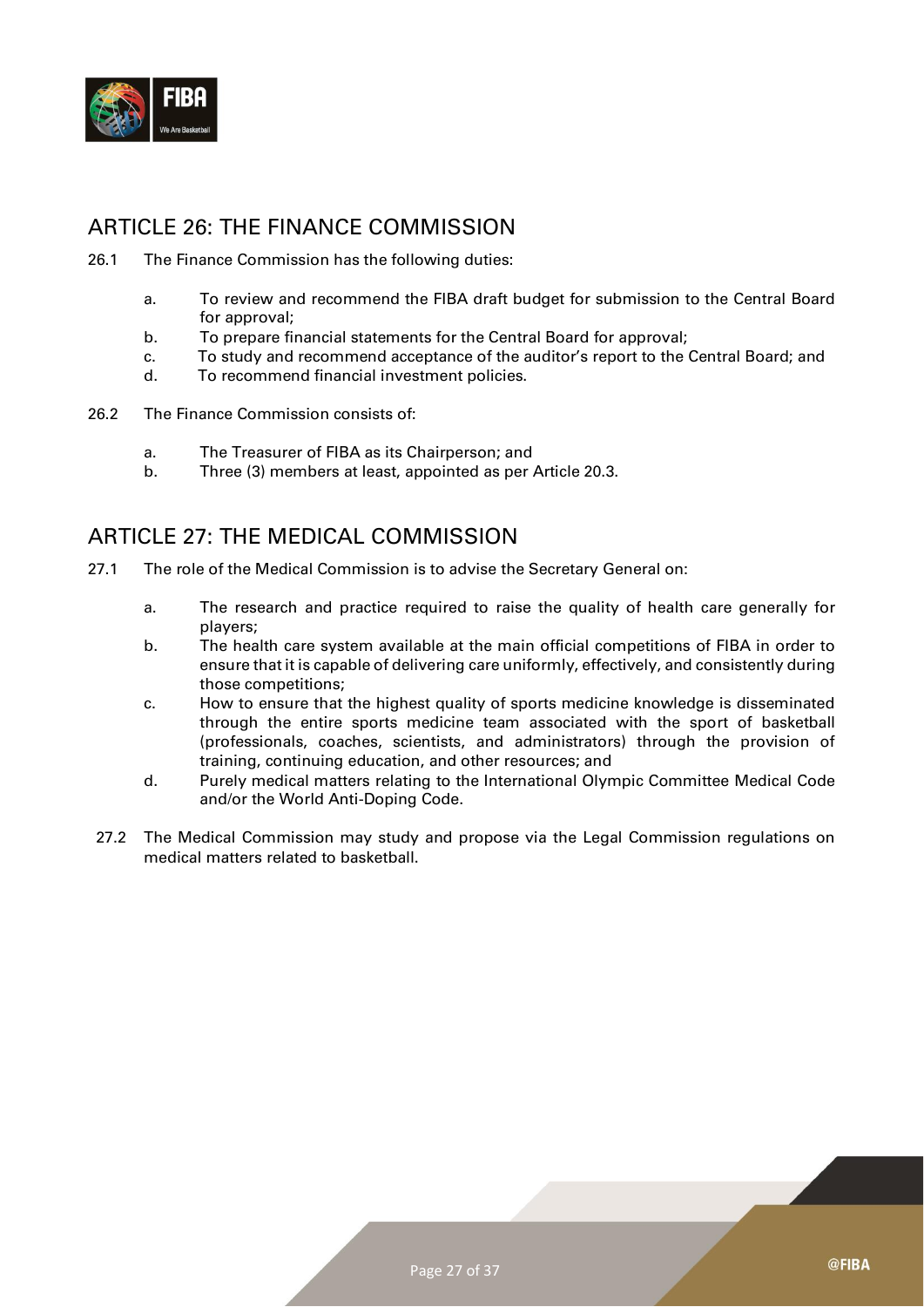

# <span id="page-27-0"></span>CHAPTER 4: ORGANISATIONS OFFICIALLY RECOGNISED BY FIBA

#### <span id="page-27-1"></span>ARTICLE 28: GENERAL PROVISIONS

- 28.1 With the objective of promoting basketball, FIBA may officially recognise certain organisations. The Central Board is responsible for granting official recognition to such organisations.
- 28.2 The organisations thus recognised have the freedom of action necessary to fulfil their mandate, subject to the approval of their national member federation, Zone, or the Central Board.
- 28.3 Where applicable, the general assembly of each organisation determines the place of its headquarters, subject to approval by the Central Board.
- 28.4 Such organisations cannot represent FIBA before third parties.
- 28.5 To ensure the functioning of these organisations, they may receive a subsidy from FIBA, to be decided by the Central Board. This decision is based on the approval of a four (4) year strategic programme, for which individual plans of action must also be presented on an annual basis to the Central Board for approval, and any other conditions the Central Board deems necessary.
- 28.6 These organisations must send detailed reports on each of their activities at least once per year to the Secretary General. FIBA reserves the right to withdraw its annual subsidy or its recognition if the activities of the organisation concerned are not satisfactory. Such a decision is a matter for the Central Board.

#### <span id="page-27-2"></span>ARTICLE 29: THE WORLD ASSOCIATION OF BASKETBALL COACHES

- 29.1 The World Association of Basketball Coaches (WABC) consists of national associations of basketball coaches as recognised by their respective national member federations. It may have individual membership as well.
- 29.2 The World Association of Basketball Coaches has the following duties:
	- a. To develop coaching methods;
	- b. To take any appropriate measures to improve coaches' skills, particularly coaches for young players;
	- c. To adopt the appropriate measures to promote generalisation and experience in the teaching of basketball;
	- d. To organise courses and lectures for instructors, trainers, coaches and administrators, in co-operation with the national member federations and Zones;
	- e. To prepare documents for use in teaching and development training techniques for players and coaches;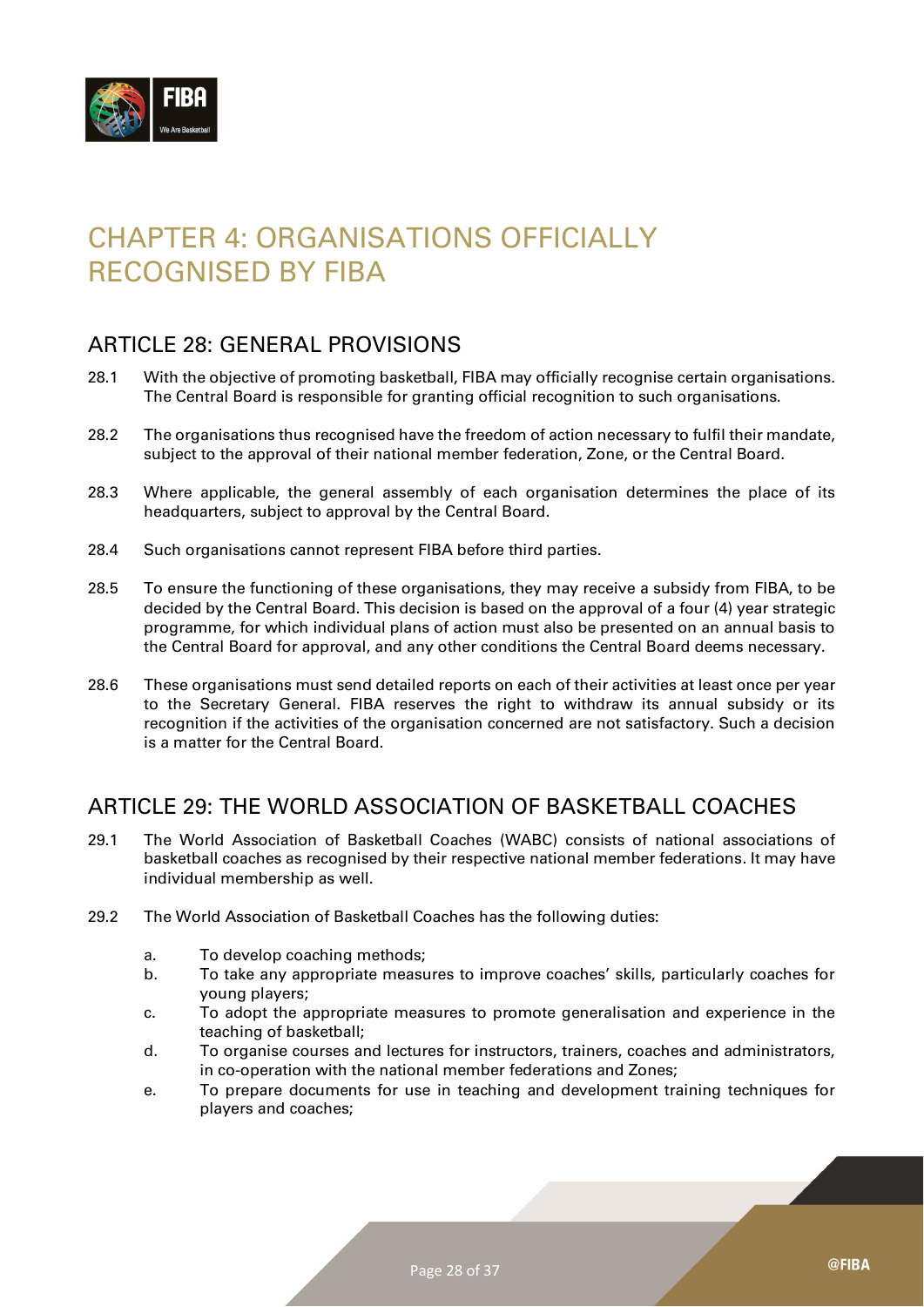

- f. To provide appropriate assistance for the production of coaching videos; and
- g. To provide an active and permanent forum for coaches worldwide.
- 29.3 The national associations of basketball coaches recognised by their respective national member federations may, if they wish, establish associations of coaches within the Zone to which they belong.
- 29.4 The World Association of Basketball Coaches, the Zone associations of basketball coaches, if any, and the national associations of basketball coaches must comply with the spirit and letter of the statutes and regulations of their own national member federations, of their Zone, and of FIBA.
- 29.5 The statutes and regulations of the coaches' associations must be approved by the appropriate competent authority, i.e. the national member federation, the Zone and/or FIBA.
- 29.6 The General Assembly of the World Association of Basketball Coaches elects the president of the Association and the members of its Board, one (1) of them being the FIBA Secretary General or his delegate.
- 29.7 The headquarters and the administration of the World Association of Basketball Coaches are located at the FIBA offices and the FIBA Secretary General is responsible for the management of its affairs.

#### <span id="page-28-0"></span>ARTICLE 30: THE INTERNATIONAL WHEELCHAIR BASKETBALL FEDERATION

- 30.1 The International Wheelchair Basketball Federation (IWBF) is composed of the national organisations governing wheelchair basketball in their respective countries.
- 30.2 The International Wheelchair Basketball Federation and its national organisations must comply with the spirit and letter of these General Statutes and the Internal Regulations of FIBA.
- 30.3 The bye-laws and regulations of the International Wheelchair Basketball Federation are subject to approval by the Central Board.

#### <span id="page-28-1"></span>ARTICLE 31: THE DEAF INTERNATIONAL BASKETBALL FEDERATION

- 31.1 The Deaf International Basketball Federation (DIBF) is the world governing body for deaf basketball. It is an independent association composed of the national organisations governing deaf basketball.
- 31.2 The Deaf International Basketball Federation as well as its national organisations, officials and players must comply with the spirit and letter of these General Statutes and the Internal Regulations of FIBA.
- 31.3 The constitution and regulations of the Deaf International Basketball Federation are subject to approval by the Central Board.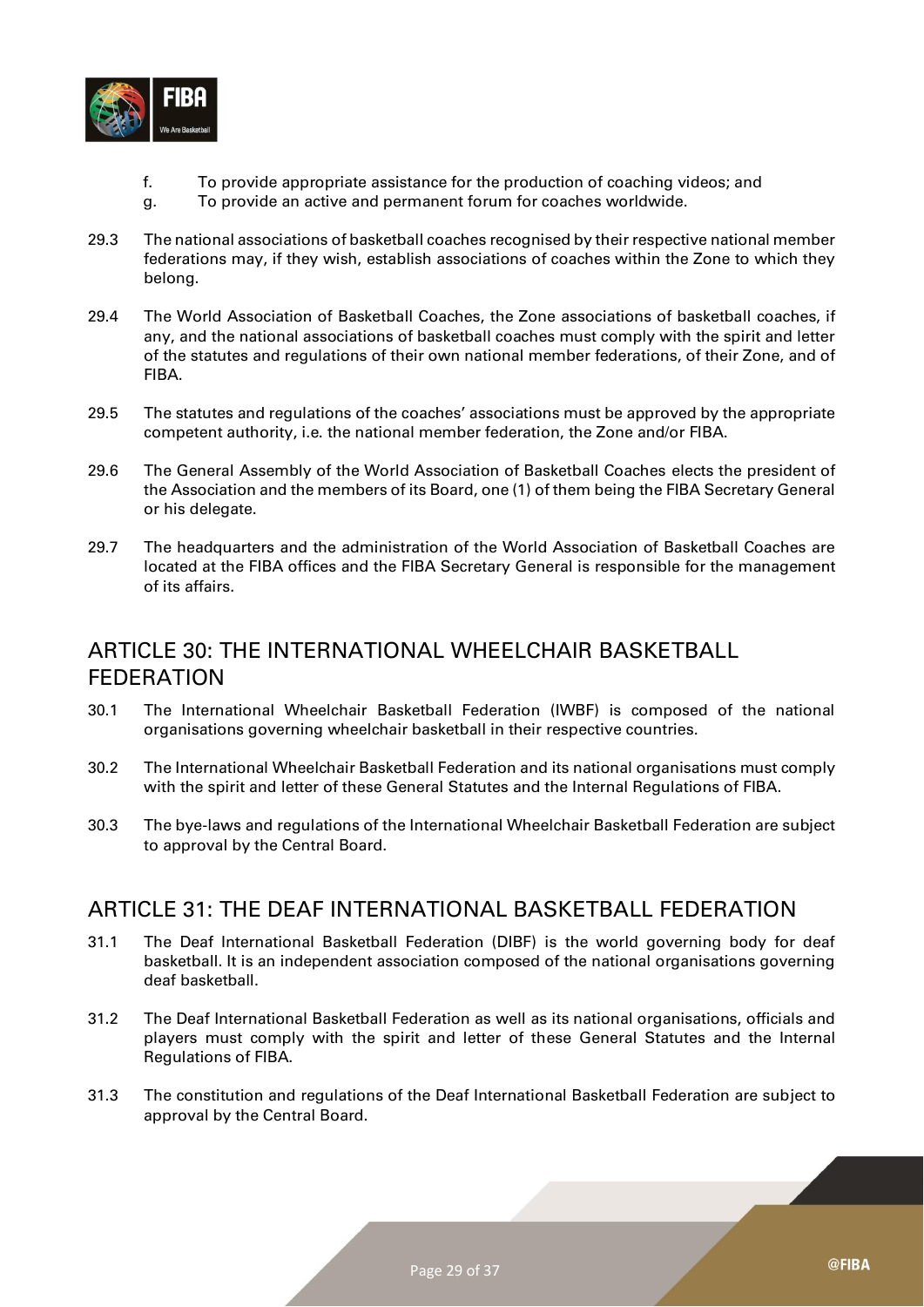

#### <span id="page-29-0"></span>ARTICLE 32: THE INTERNATIONAL BASKETBALL FOUNDATION

FIBA has founded the International Basketball Foundation (IBF), headquartered in Switzerland, whose principal objectives are to promote, organise, support, and develop all sporting, cultural, and educational activities for the benefit of basketball, and to provide assistance, particularly financial assistance, for these activities.

#### <span id="page-29-1"></span>ARTICLE 33: THE BASKETBALL ARBITRAL TRIBUNAL

- 33.1 The Basketball Arbitral Tribunal (BAT) has been established for the resolution of disputes within the world of basketball provided that FIBA, its divisions or disciplinary bodies are not directly involved in such a dispute.
- 33.2 The awards of the Basketball Arbitral Tribunal are final and binding upon communication to the parties.
- 33.3 The operational arrangements for the Basketball Arbitral Tribunal are set out in the FIBA Internal Regulations.

## <span id="page-29-2"></span>CHAPTER 5: FIBA AWARDS

#### <span id="page-29-3"></span>ARTICLE 34: FIBA AWARDS

FIBA has established a number of awards (set out in the FIBA Internal Regulations) to honour those persons who have contributed in an exceptional way to the development and promotion of basketball worldwide.

- 34.1 FIBA has established the FIBA Hall of Fame to reflect the history of the sport and to honour those persons and organisations who have contributed in an exceptional way to the development and promotion of basketball worldwide.
- 34.2 FIBA has established a number of other awards to honour distinguished contributions to basketball.
- 34.3 Details of all awards and of the induction processes and procedures are set out in the FIBA Internal Regulations.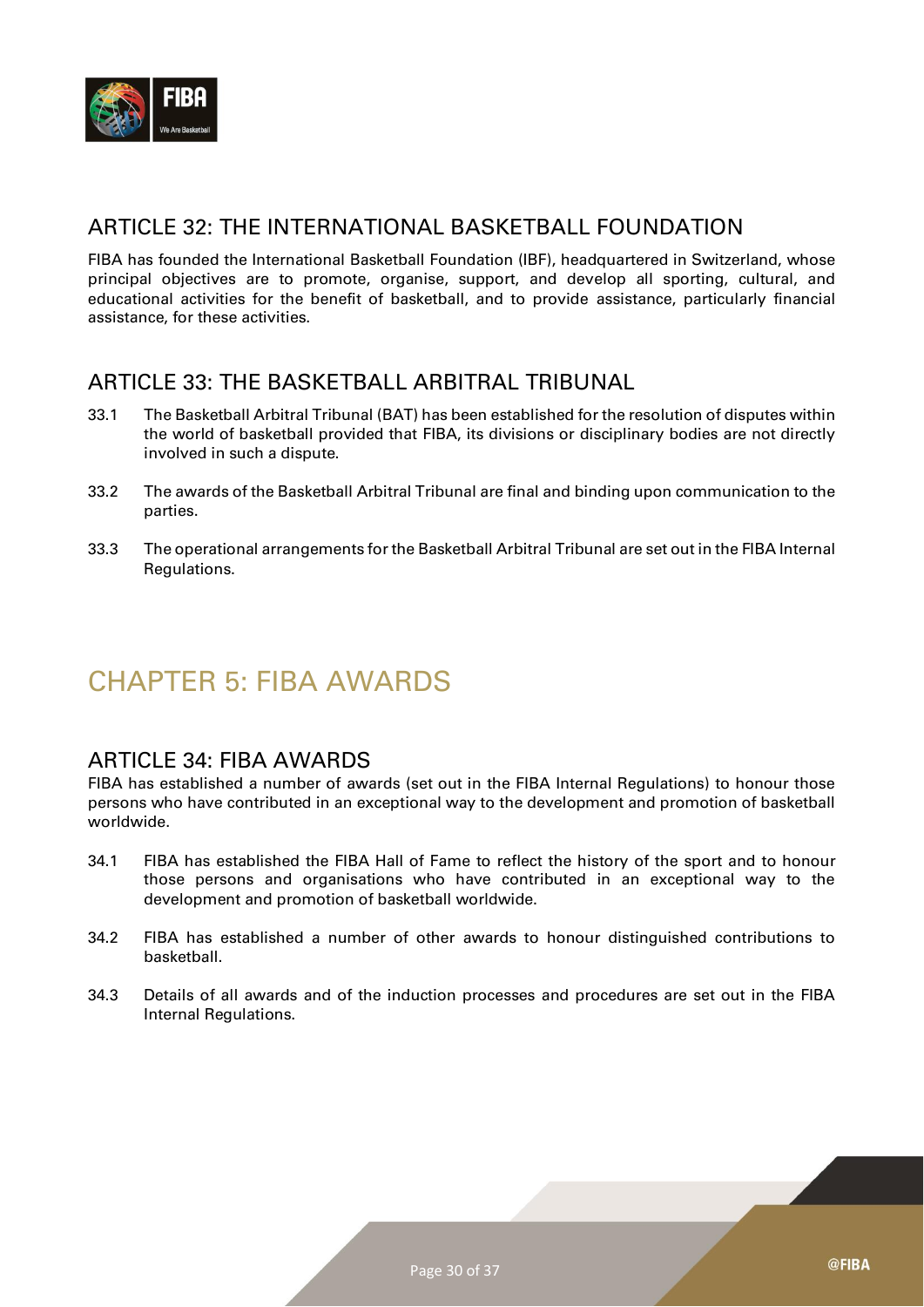

## <span id="page-30-0"></span>CHAPTER 6: FINANCIAL PROVISIONS

#### <span id="page-30-1"></span>ARTICLE 35: GENERAL PROVISIONS

- 35.1 FIBA is the sole holder of broadcasting rights, licensing and marketing rights, and other rights associated with the game yet to be developed for official competitions as defined in the FIBA Internal Regulations, with the exception of the Olympic Games. When entering into contracts relating to such television, licensing and marketing rights that affect the financial interests of the Zones, the interests of the Zones shall be taken into account. At the decision of the Central Board, FIBA may assign these rights to a third party.
- 35.2 The income of FIBA shall consist of:
	- a. Fees from the national member federations;
	- b. Income from the granting of licences for the use of FIBA rights, e.g. marketing and broadcasting rights;
	- c. Income generated from other activities;
	- d. Donations, subsidies and miscellaneous returns; and
	- e. Fines in accordance with the relevant regulations.
- 35.3 The budget period of FIBA covers four (4) years, beginning on the first (1<sup>st</sup>) day of January, following the final round of the FIBA Basketball World Cup.
- 35.4 The financial year of FIBA begins on the first (1<sup>st</sup>) day of January and ends on the thirty-first (31<sup>st</sup>) day of December of the same year.
- 35.5 Financial statements in accordance with the laws of Switzerland are drawn up each year as of the thirty-first  $(31<sup>st</sup>)$  day of December.
- 35.6 FIBA's accounts must be audited annually by an independent external auditor, registered in Switzerland. The appointment of the auditor is made by the Central Board.
- 35.7 The Swiss Franc is the currency of reference for FIBA. The Central Board has the right to choose a new currency of reference should FIBA's financial interests, the financial policies of Switzerland, and/or the international situation require so.
- 35.8 Only available resources shall be a security against any liabilities of FIBA.
- 35.9 FIBA will indemnify any person who is or has been an official of FIBA as a member of the Central Board, the Executive Committee, the Secretariat of FIBA, the Commissions, Panels, Tribunals, and other persons appointed to act in an official capacity on behalf of FIBA against the following:
	- a. Any liability to another person (other than FIBA or a related corporate body) that arises from being an official of FIBA unless the liability arises out of grossly negligent or wilful conduct; or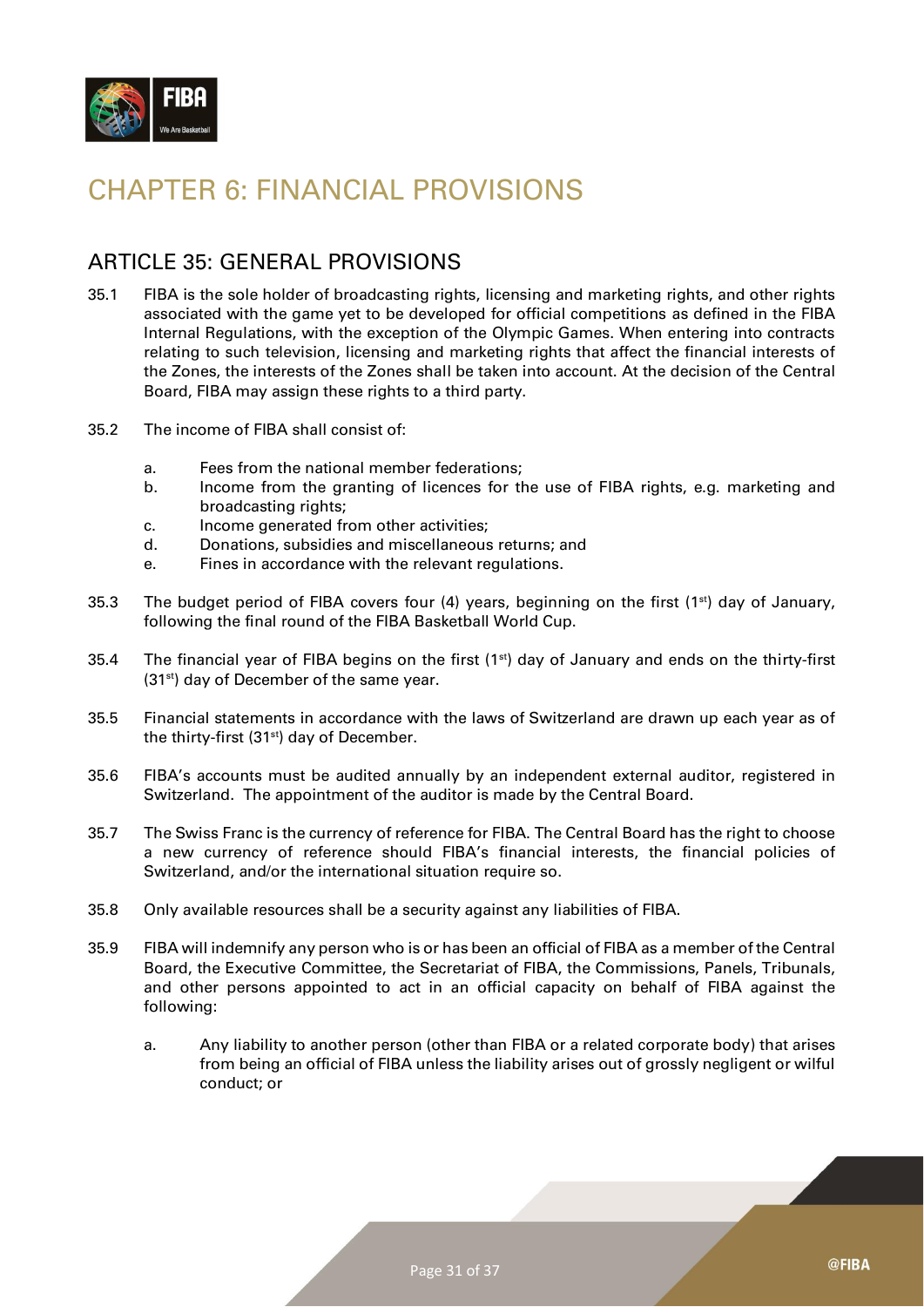

- b. Any liability for costs and expenses incurred by that person in their capacity as an official of FIBA; or
- c. In defending proceedings that arise from being an official of FIBA, whether civil or criminal, where judgement is given in favour of the person or in which the person is acquitted.

# <span id="page-31-0"></span>CHAPTER 7: JUDICIAL AND OTHER BODIES

#### <span id="page-31-1"></span>ARTICLE 36: THE ETHICS PANEL

- 36.1 The Ethics Panel considers any alleged breach of the Code of Ethics and Integrity, as set out in the FIBA Internal Regulations.
- 36.2 The Ethics Panel shall prepare a report for the Congress, if required at the direction of the Secretary General.
- 36.3 The Ethics Panel consists of minimum three (3) and maximum six (6) persons appointed by the Congress upon proposal by the President and the Secretary General and shall elect one (1) of its members to be the Chairperson of the Ethics Panel.
- 36.4 Procedures for the Ethics Panel are set out in the FIBA Internal Regulations.

#### <span id="page-31-2"></span>ARTICLE 37: THE NOMINATIONS PANEL

- 37.1 The Nominations Panel is composed of the following persons:
	- a. The outgoing President;
	- b. The Secretary General; and
	- c. Three (3) persons appointed by the Congress upon proposal by the persons mentioned under a. and b. above.
- 37.2 The Nominations Panel shall:
	- a. Rule on the eligibility of the persons nominated for election as President, Treasurer, Zone Presidents, and other Central Board members as per Article 15.1.4. b., in accordance with criteria set out in the FIBA Internal Regulations; and
	- b. Make recommendations with respect to nominations for election as Central Board member as per Article 15.1.4 b., taking into account the vision, skill and expertise that the nominated persons can bring to FIBA.
- 37.3 The procedures for the Nominations Panel are set out in the FIBA Internal Regulations.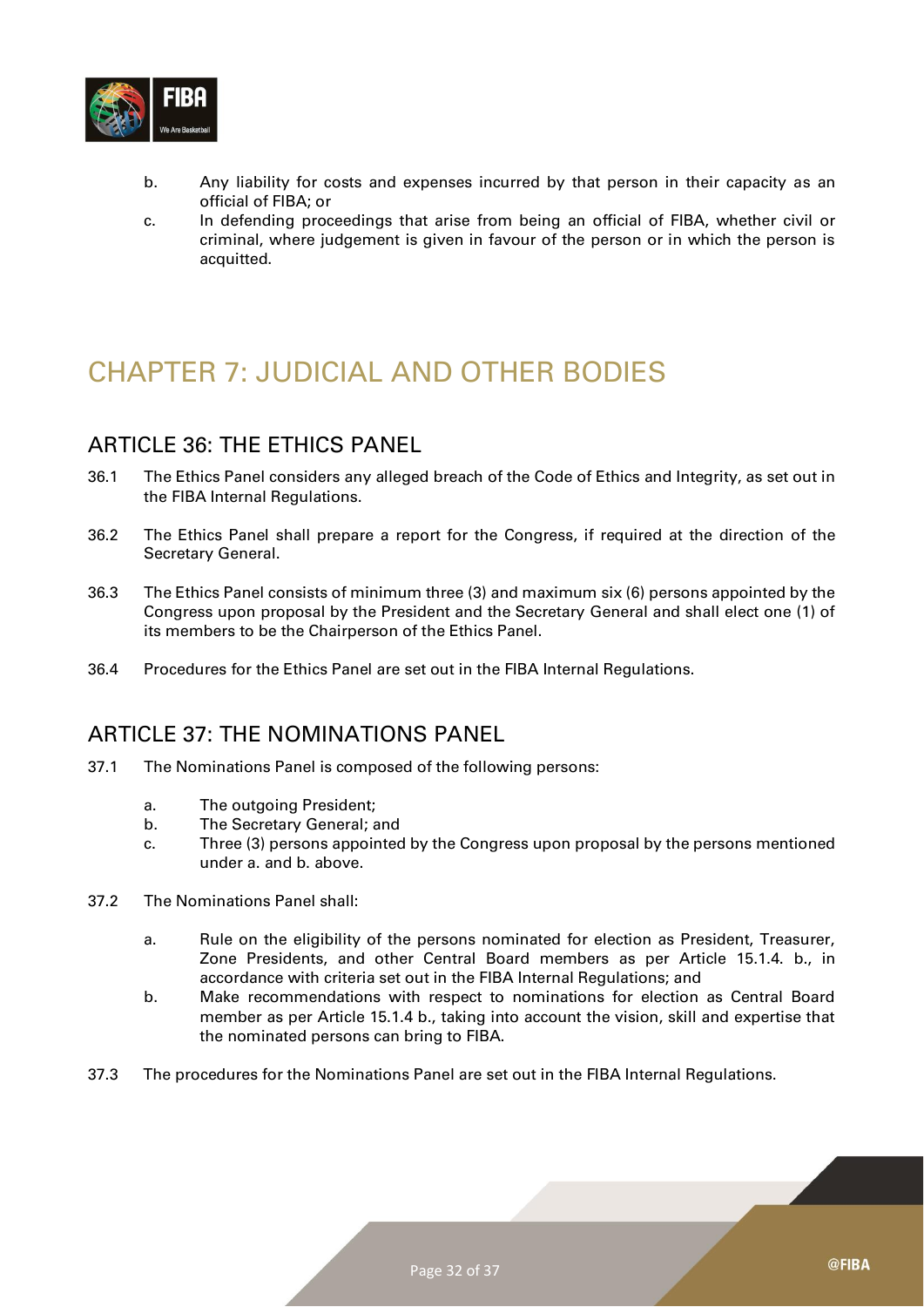

37.4 Decisions of the Nominations Panel can be appealed only before the Court of Arbitration for Sport within a time limit of seven (7) days from notification of the decision and shall be resolved in an expedited manner.

#### <span id="page-32-0"></span>ARTICLE 38: THE DISCIPLINARY PANEL

The Disciplinary Panel has been established to deal with disciplinary matters as provided for in the FIBA Internal Regulations.

#### <span id="page-32-1"></span>ARTICLE 39: THE APPEALS' PANEL

- 39.1 The Appeals' Panel has a four (4) year term of office identical with that of the Central Board. It consists of a Chairperson and at least six (6) other members unless the Central Board decides otherwise. The Secretary General shall put forward a list of candidates to the Central Board for appointment to the Appeals' Panel. Members appointed to the Appeals' Panel must have legal training.
- 39.2 The Appeals' Panel has a Deputy Chairperson, appointed by the Central Board from among the members of the Appeals' Panel. Should the Chairperson of the Appeals' Panel be temporarily indisposed, the Deputy Chairperson of the Appeals' Panel deputises for him. In the event of permanent indisposition, the Deputy Chairperson of the Appeals' Panel replaces him for the remainder of his term.
- 39.3 Members of the Appeals' Panel may be replaced as necessary by decision of the Central Board.
- 39.4 The Appeals' Panel shall hear and decide on appeals filed by an affected party against decisions of FIBA, including its divisions, organs and disciplinary bodies, unless such an appeal is expressly excluded in these General Statutes or the Internal Regulations of FIBA.
- 39.5 The procedures and regulations for the Appeals' Panel are set out in the FIBA Internal Regulations.

#### <span id="page-32-2"></span>ARTICLE 40: THE COURT OF ARBITRATION FOR SPORT

Subject to 14.1.14 and 33, any dispute arising from these General Statutes, the Internal Regulations, other rules and regulations, and decisions of FIBA that cannot be settled by the FIBA-internal appeals process shall be definitively settled by a tribunal constituted in accordance with the Statutes of the Bodies Working for the Settlement of Sports-Related Disputes and Procedural Rules of the Court of Arbitration for Sport (CAS) in Lausanne, Switzerland. The parties concerned shall undertake to comply with the Statutes of the Bodies Working for the Settlement of Sports-Related Disputes and Procedural Rules of the Court of Arbitration for Sport and to accept and enforce its decision in good faith.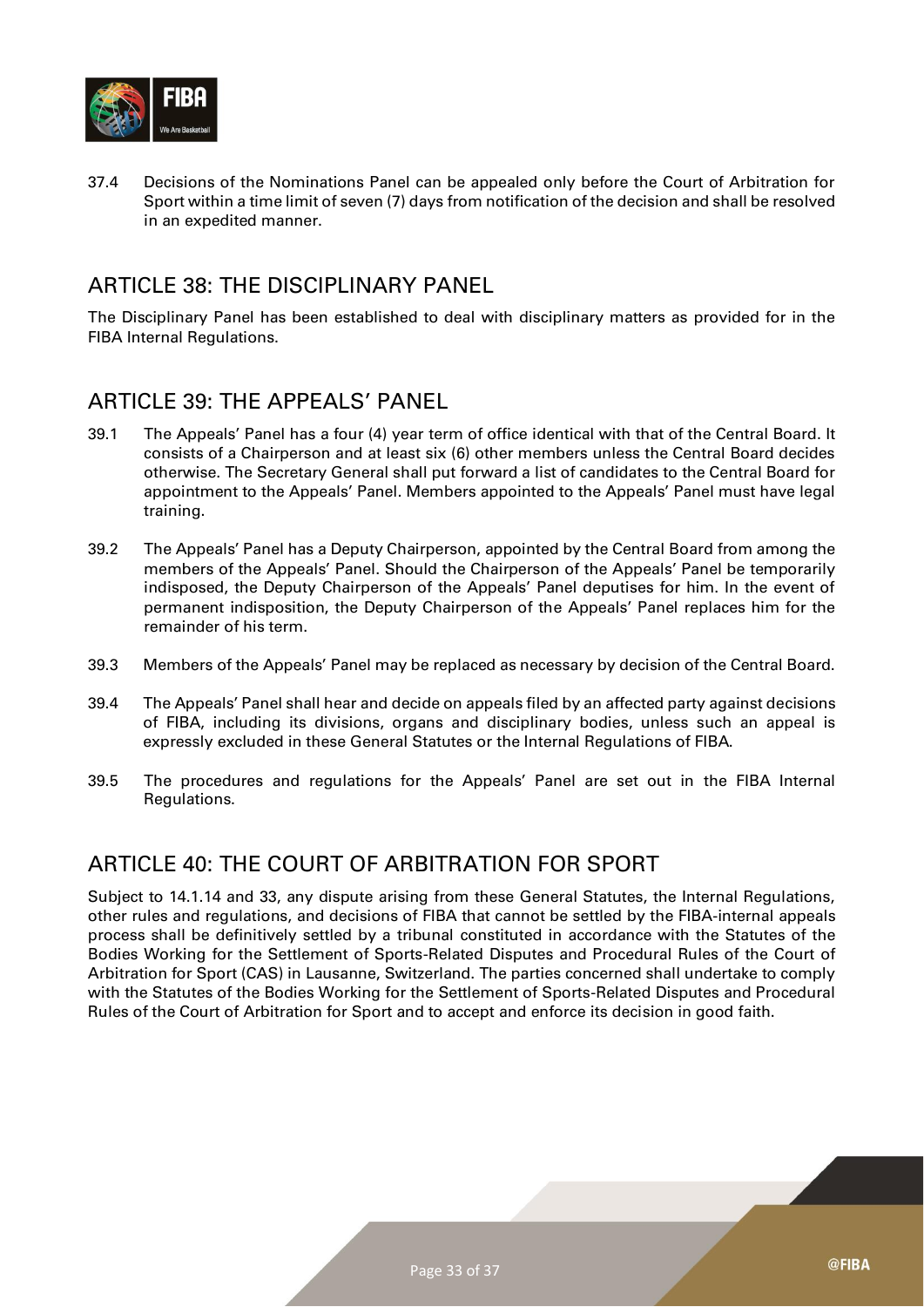

# <span id="page-33-0"></span>CHAPTER 8: FINAL PROVISIONS

## <span id="page-33-1"></span>ARTICLE 41: OTHER ELIGIBILITY STANDARDS AND PROCEDURES

The Central Board may set eligibility standards and procedures for election and nominations to office.

#### <span id="page-33-2"></span>ARTICLE 42: VOTING PROCESS

Votes are taken by show of hands or electronically. Elections shall be carried out by secret ballot or electronically, provided that the secrecy of the vote is guaranteed, unless there is only one (1) candidate.

#### <span id="page-33-3"></span>ARTICLE 43: MAJORITY RULES

Unless otherwise specified herein, decisions are taken by a simple majority of the votes cast. To amend these General Statutes, a majority of two-thirds (2/3) of the votes cast is necessary. Abstentions and invalid votes do not count.

## <span id="page-33-4"></span>ARTICLE 44: CONFLICT OF INTEREST

Members of the Central Board, the Executive Committee, FIBA Commissions or any other body of FIBA must not participate in any deliberation or decision that would expose them to a conflict of interest. In particular, they must abstain from voting on a bid for the right to conduct an official competition of FIBA while ever their own national member federation remains in the vote.

## <span id="page-33-5"></span>ARTICLE 45: REPLACEMENT OF MEMBERS

Subject to Articles 14.2.5 and 14.2.6, and 20.2, members of FIBA divisions and their bodies who a) die; b) resign; or c) do not or are unable to take an active or satisfactory part in the activities of FIBA may be replaced by the Central Board for the balance of their term.

#### <span id="page-33-6"></span>ARTICLE 46: MEANS OF COMMUNICATION

Communications under these General Statutes and the Internal Regulations of FIBA may be given by any means reasonably calculated to give notice of their contents.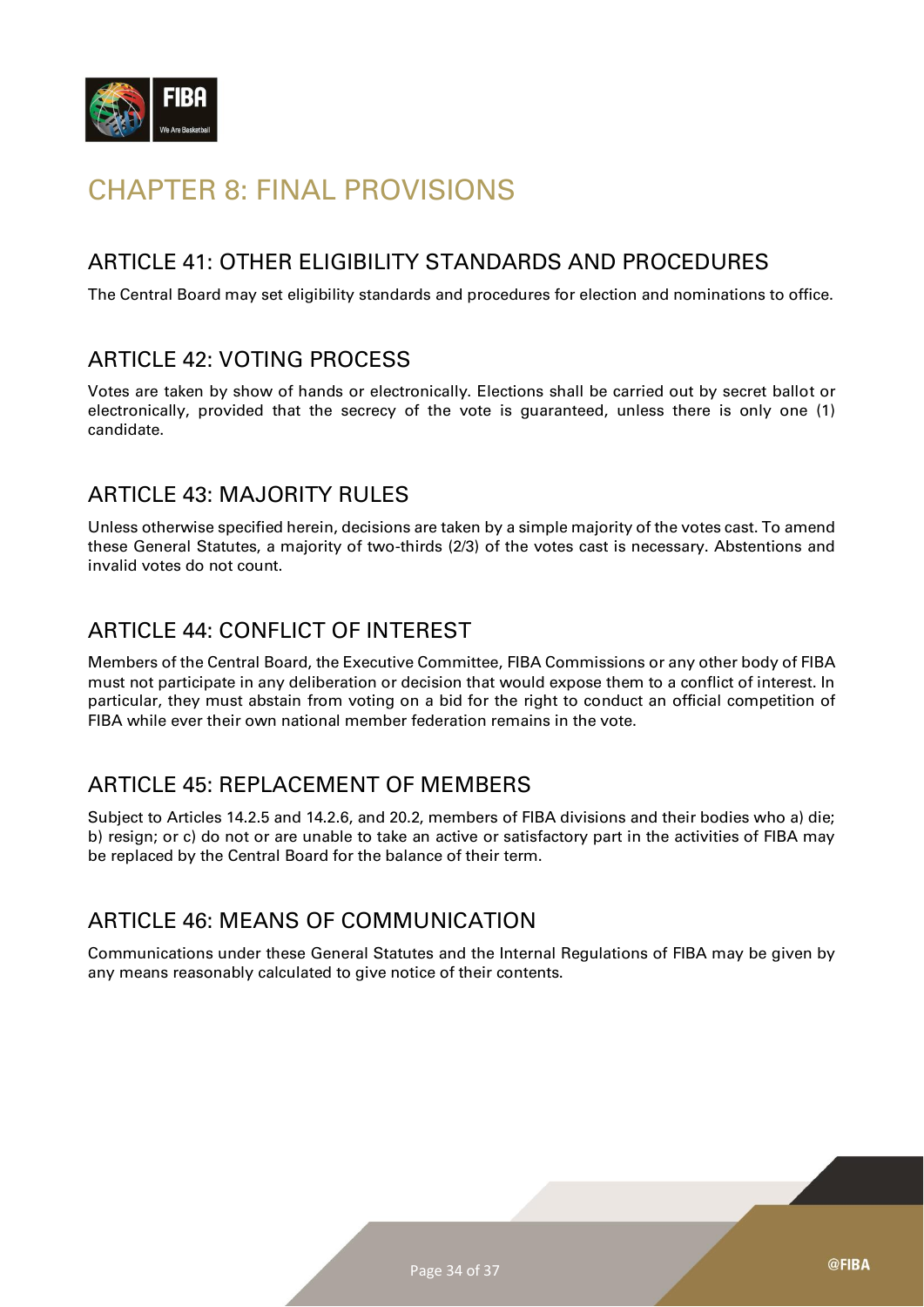

#### <span id="page-34-0"></span>ARTICLE 47: LANGUAGE

- 47.1 The official languages of FIBA are English and French.
- 47.2 Interpreting of languages in English, French, Spanish, German, Russian, Arabic and Mandarin is provided at the Congress.
- 47.3 Working languages during all meetings of the Central Board, the Executive Committee, the FIBA Commissions, and the FIBA Panels are according to the requirements of the participants. Working papers are provided in English language.
- 47.4 These General Statutes and the Internal Regulations of FIBA are published in the official languages.

#### <span id="page-34-1"></span>ARTICLE 48: PREVAILING LANGUAGE

In the event of dispute regarding the interpretation of these General Statutes, the Internal Regulations, other rules and regulations, and/or decisions of FIBA, the English text prevails.

## <span id="page-34-2"></span>ARTICLE 49: SUPREMACY OF THE GENERAL STATUTES

In the event of conflict between these General Statutes, the Internal Regulations, other rules and regulations, and/or decisions of FIBA, the provisions of these General Statutes prevail.

#### <span id="page-34-3"></span>ARTICLE 50: COLOURS, FLAG AND INSIGNIA

The colours, flag and insignia of FIBA, and the use thereof, are approved by the Central Board.

The use of the flag and insignia of FIBA are restricted to official competitions and meetings of FIBA unless written approval has been obtained from the Secretary General. The use of the flag and insignia of FIBA is mandatory at all official competitions.

#### <span id="page-34-4"></span>ARTICLE 51: DISBANDMENT OF FIBA

The Congress shall declare the disbandment of FIBA:

- a. If requested by four-fifths (4/5) of the national member federations and if, at the session of the Congress voting on disbandment, four-fifths (4/5) of the national member federations present and with voting rights, then vote for disbandment. If however, at that session, less than three-fourths (3/4) of the national member federations are present, a second session of voting on disbandment shall be called, at which session a majority of four-fifths (4/5) of the national member federations present and with voting rights, irrespective of a quorum, shall be sufficient; or
- b. If the number of national member federations is reduced to three (3) or fewer.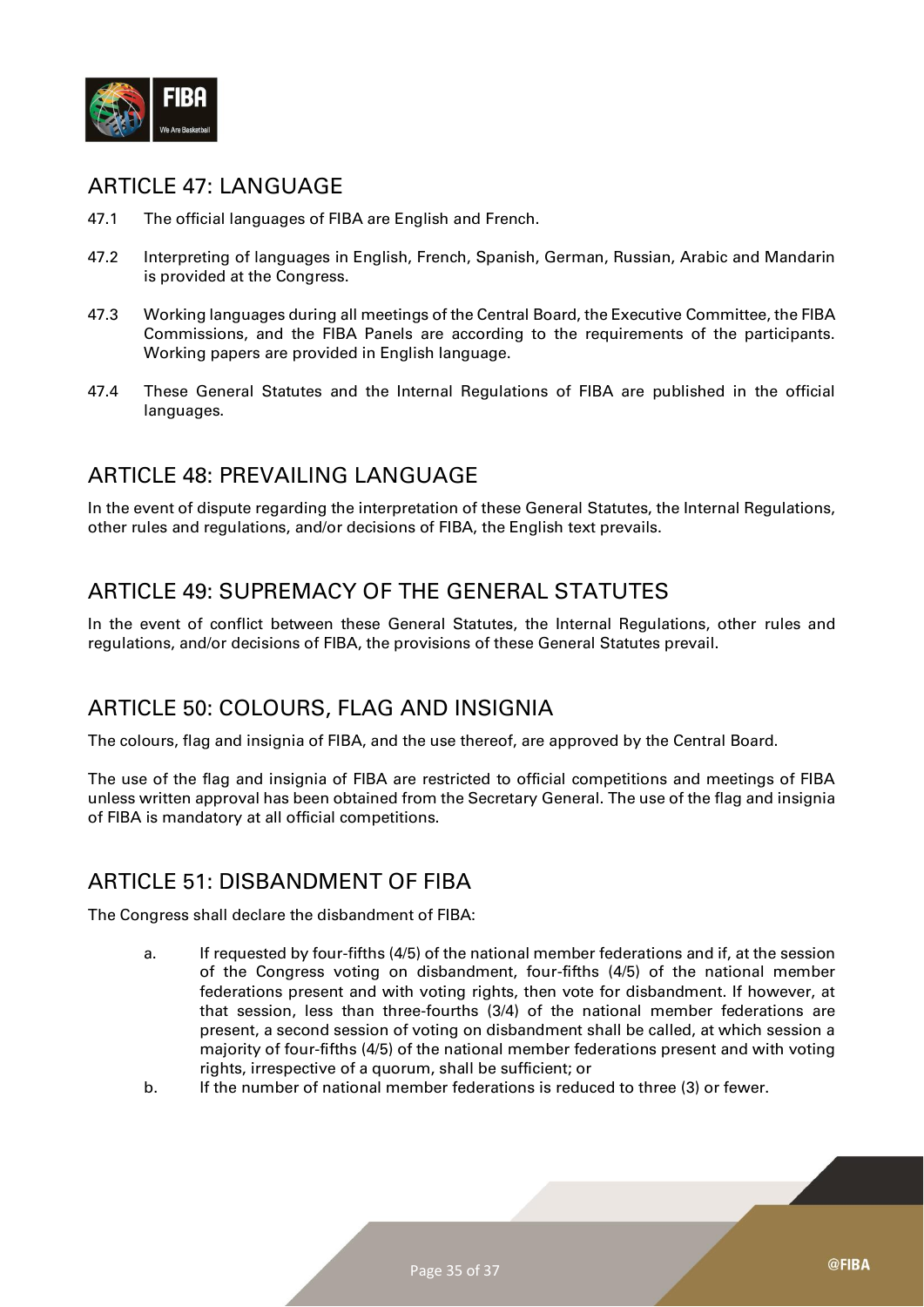

In the above instances, the International Olympic Committee headquartered in Switzerland shall be assigned the resources remaining after expenses caused by the operations of disbandment have been covered. These resources shall be used for the benefit of basketball, amateur sports, a youth organisation, or other similar activities.

#### <span id="page-35-0"></span>ARTICLE 52: ENTRY INTO FORCE

These General Statutes are approved by the ordinary Congress on 3 June 2021 and become effective from the time of their approval, unless otherwise specified herein. They may not be amended before the next ordinary or extraordinary Congress.

#### <span id="page-35-1"></span>ARTICLE 53: TRANSITORY PROVISIONS

The Central Board will issue mandatory procedural directions and supervise the transition process under which the Zones and the national member federations shall comply with these General Statutes and the Internal Regulations of FIBA. National member federations, Zones and their officials shall provide full collaboration and shall have completed the transition process by the date(s) to be decided by the Central Board.